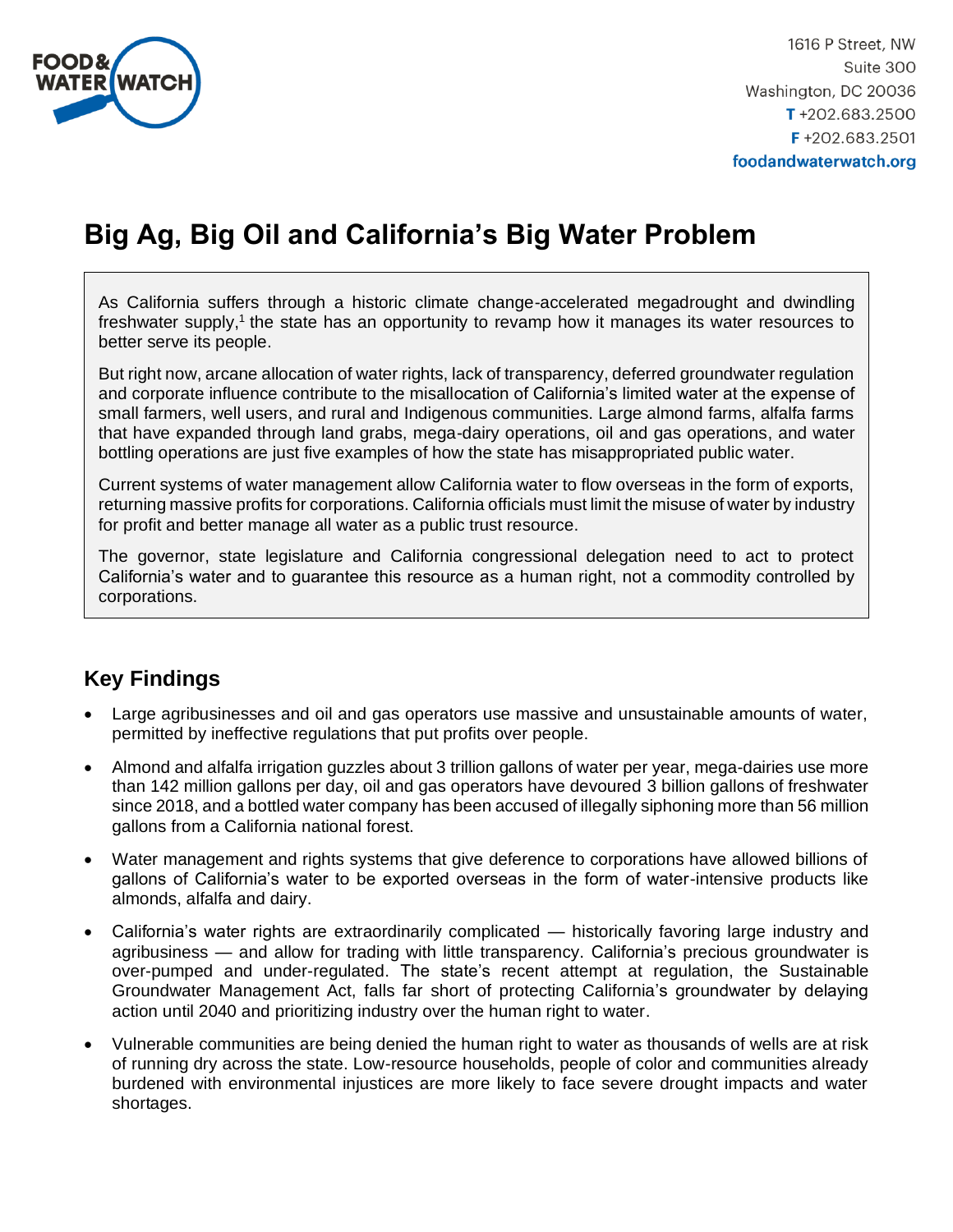

# **Key Recommendations**

- Governor Newsom must direct state water boards to immediately stop egregious misuses of California water. This includes preventing the planting of new almond and alfalfa acres on the salty, dry west side of the San Joaquin Valley, banning new mega-dairies, ending new oil and gas drilling, and banning bottled water extraction for non-emergency purposes.
- Governor Newsom and California's water boards must ensure that water rights and water allocations benefit the public. California water policy must advance the goals of the human right to water, ensuring that everyone has access to safe, clean and affordable public water.
- The California legislature should expressly define all water, including groundwater, as a public trust resource, and the government should protect and preserve this common resource for the public. The public trust doctrine, which is rooted in longstanding legal principles, enables states to hold and protect natural resources,<sup>2</sup> putting the public interest before private interests and making it more difficult for private parties to inflict harm.<sup>3</sup>
- U.S. Senators Alex Padilla and Dianne Feinstein and House Speaker Nancy Pelosi must co-sponsor and work to pass the federal Water Affordability, Transparency, Equity and Reliability (WATER) Act. This critical legislation would dedicate billions of dollars a year to fully meet our nation's water needs, protect vital water resources, help ensure water access and affordability, and put water systems back in the hands of the people.

# **Background: Water and Drought in California**

Climate change is worsening drought conditions in California. As of September 2021, 88 percent of the state was experiencing an extreme drought, 47 percent of which was categorized as exceptional — the most severe drought categorization.<sup>4</sup> Long-term, exceptional droughts can lead to land subsidence, severe ecological disruption, increased severity and intensity of wildfires, widespread water shortages, low agricultural yields, high water prices and poor water quality.<sup>5</sup>

California will continue to experience more frequent and intense droughts due to climate change throughout this century.<sup>6</sup> Rising temperatures will cause more evaporation of freshwater supplies, less recharge of groundwater and severe impacts on surface water resources.<sup>7</sup> Small water utilities and the communities they serve, especially those that depend on groundwater, can suffer under these conditions.<sup>8</sup>

Because drought and aridity affect various regions of the state differently, California relies on a complex system of dams and canals to transport water from the wetter, snowier northern and mountainous parts of the state to the southern, semi-arid region — which is also home to large urban areas and industrial agricultural production.<sup>9</sup> For example, massive water infrastructure projects like the State Water Project and the Central Valley Project distribute surface water from the Sacramento-San Joaquin Delta throughout the state.<sup>10</sup> Southern California also receives water from the Colorado River via Lake Havasu and the Colorado River Aqueduct.<sup>11</sup> But these massive diversions and complicated systems of allocation have proven to be band-aid solutions for a dry state with a limited water supply.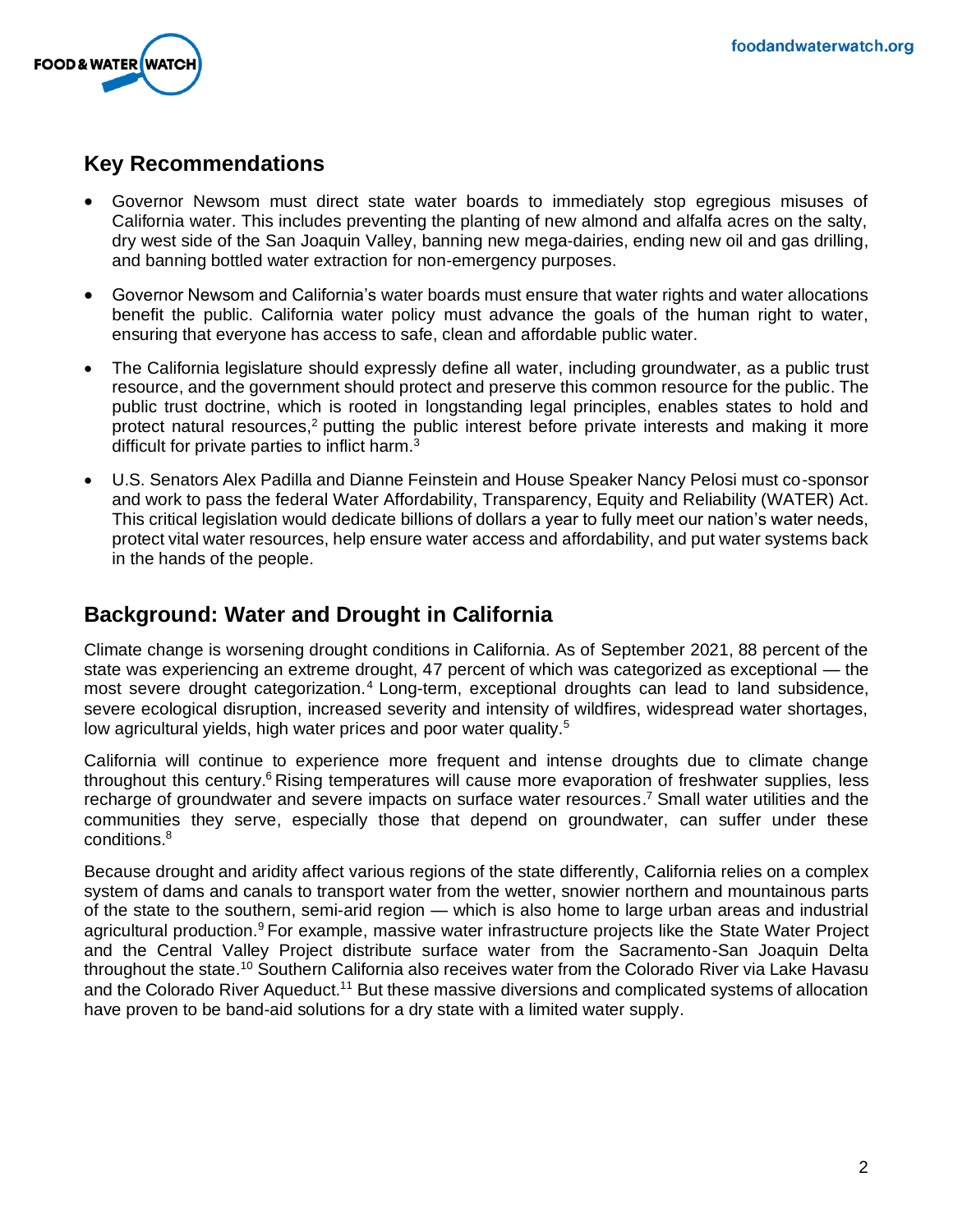

# **Problem 1: Five Major Misallocations and Misuses of Water That Put Corporations Over People**

Almond empires, alfalfa exporters, mega-dairies, oil and gas operators, and bottled water companies use millions of gallons of the state's limited water during times of intense dryness to amass tremendous profits while Californians' wells run dry. And while these private interests are guzzling down the water supply, more than 1 million people in California do not have access to safe drinking water.<sup>12</sup>

The state's water budget cannot afford any misuse of water, but a lack of government regulation and arcane water allocation make this misuse possible. Governor Newsom and the State Water Resources Control Board must exercise their constitutional and common law obligations to regulate surface water and groundwater to protect water as a public trust resource, guard against "waste and unreasonable use" and ensure fair access to water for all Californians.<sup>13</sup>

### **Water-Intensive Almond Industry Expands Despite Water Scarcity**

Agriculture accounts for 80 percent of the water used in California.<sup>14</sup> In 2018, farms across the state used an estimated 7.9 trillion gallons of water.<sup>15</sup> One massive agricultural water user  $-$  almond cultivation  $$ occupies more than 1.33 million acres.<sup>16</sup> Tree nuts such as almonds, pistachios and walnuts accounted for 20 percent of California's agricultural water usage in 2013.<sup>17</sup> At least 1.5 trillion gallons<sup>a</sup> of water will be needed to irrigate 1.3 million bearing acres in the 2021 season.<sup>18</sup> More than 60 percent of California's almonds were exported in 2019 – essentially exporting 910 billion gallons of the state's already limited water supply.<sup>19</sup> Despite dwindling water supplies and years of intense droughts,<sup>20</sup> thirsty almond acreage in California has increased steadily since the 1990s. Undeterred by the significant 2012-2016 drought, almond acreage exploded by nearly 73 percent from 2010 to 2021 (*see Figure 1*).

Almonds are a lucrative crop: the 2020 production value of almonds in California amounted to \$5.6 billion.<sup>21</sup> The almond boom has been a windfall for a handful of corporate farms, including the Wonderful Company, owned by Beverly Hills billionaires Stewart and Lynda Resnick, one of the largest growers and packers of almonds and pistachios in the world.<sup>22</sup> The Resnicks are also major political contributors and recently gave \$250,000 to Governor Newsom's campaign against the recall election.<sup>23</sup> Just less than 6 percent of California's almond farms operate on more than 500 acres, but that 6 percent controls more than half of all almond acres in the state. $24$ 

Arid California produces 82 percent of the world's water-hungry almonds.<sup>25</sup> Sixty-two percent of the almonds harvested in California were exported in 2019, generating \$4.9 billion in foreign sales to markets such as Europe, China and India.<sup>26</sup> The majority of the state's almonds (62 percent in 2019-2020) are produced in the San Joaquin Valley, the southern part of the Central Valley.<sup>27</sup>

The rising global demand for almonds has spurred growers to plant almond and pistachio trees galore on the dry, hot and salty soils of the west side of the San Joaquin Valley.<sup>28</sup> But almond growth on the west side threatens the already fragile water resources in this region.<sup>29</sup> The drier west side of the San Joaquin Valley is also home to more large landowners and massive farms compared to the east side of the valley.<sup>30</sup> Not only is the west side dry, but much of its soil is also contaminated with naturally occurring selenium and salt due to years of heavy irrigation. The irrigation-induced, selenium-filled runoff is a major environmental problem that harms migrating birds and chokes the San Joaquin River with excess salt.<sup>31</sup> Poor drainage and runoff further complicate irrigating this region.<sup>32</sup>

<sup>a</sup> Calculated using 1.33 million bearing acres in 2021 reported by the U.S. Department of Agriculture (USDA), with an average of 3.5 acre-feet applied per acre. Converted from 4.66 million acre-feet to 1.52 trillion gallons. Bearing acres are defined as acres with trees over four years old, according to the USDA.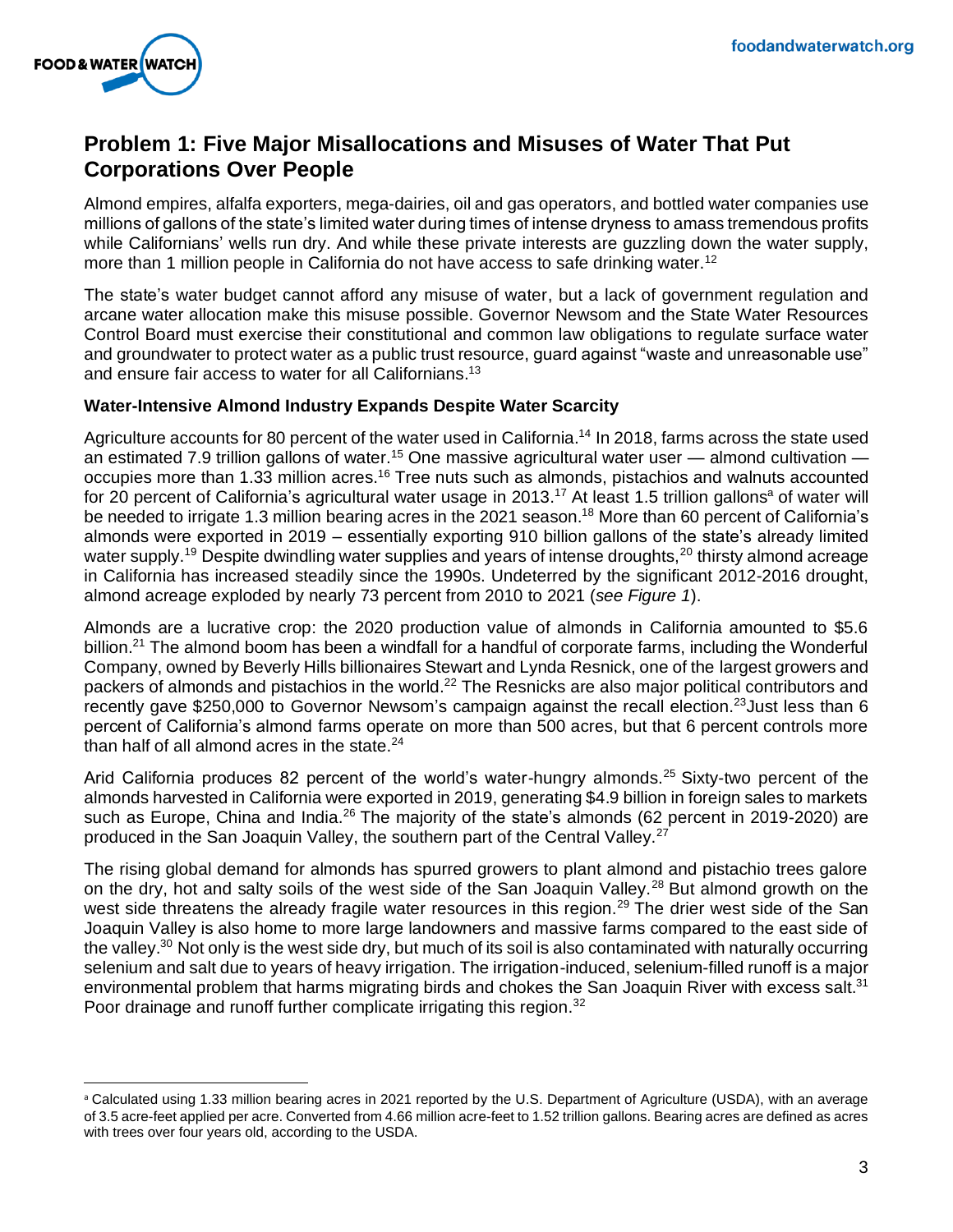



The Westlands Water District in the southwestern San Joaquin Valley is the largest agricultural water district in California.<sup>34</sup> Home to rampant almond production,<sup>35</sup> this water district pumped more than 1 million acre-feet (or 326 billion gallons) of groundwater from 2015 to 2020 $36$  — enough to provide everyone in Los Angeles, San Diego, San Jose and San Francisco with the recommended amount of daily water (55 gallons per person per day) for more than two years. $37$ 

Under the Trump administration, the U.S. Department of the Interior awarded the Westlands Water District a massive, permanent water contract that, according to the *Los Angeles Times*, would provide the district with around twice as much water as is used by the 4 million residents of Los Angeles each year.<sup>38</sup>

Water misuses, such as the cultivation of water-intensive almonds on the west side of the valley, mean that the majority of the state's surface water supplies from the Delta have gone to irrigate crops in places like the west side – not to household usage in southern California and other urban areas.<sup>39</sup> The scale and intensiveness of almond production compared to other crops makes this level of almond and other tree nut production in the desert during a drought unsustainable (*see Figure 2*).

Additionally, this thirsty crop is proving difficult to maintain during the 2021 drought — with some farmers deciding to rip out almond trees to allocate water to less-thirsty crops.<sup>40</sup> Almond orchards are permanent and need to be watered year-round, which is becoming increasingly difficult with limited water resources.<sup>41</sup> Small farmers who do not have senior water rights or the capital to drill deeper wells to pump large amounts of groundwater have to make difficult decisions with their limited water.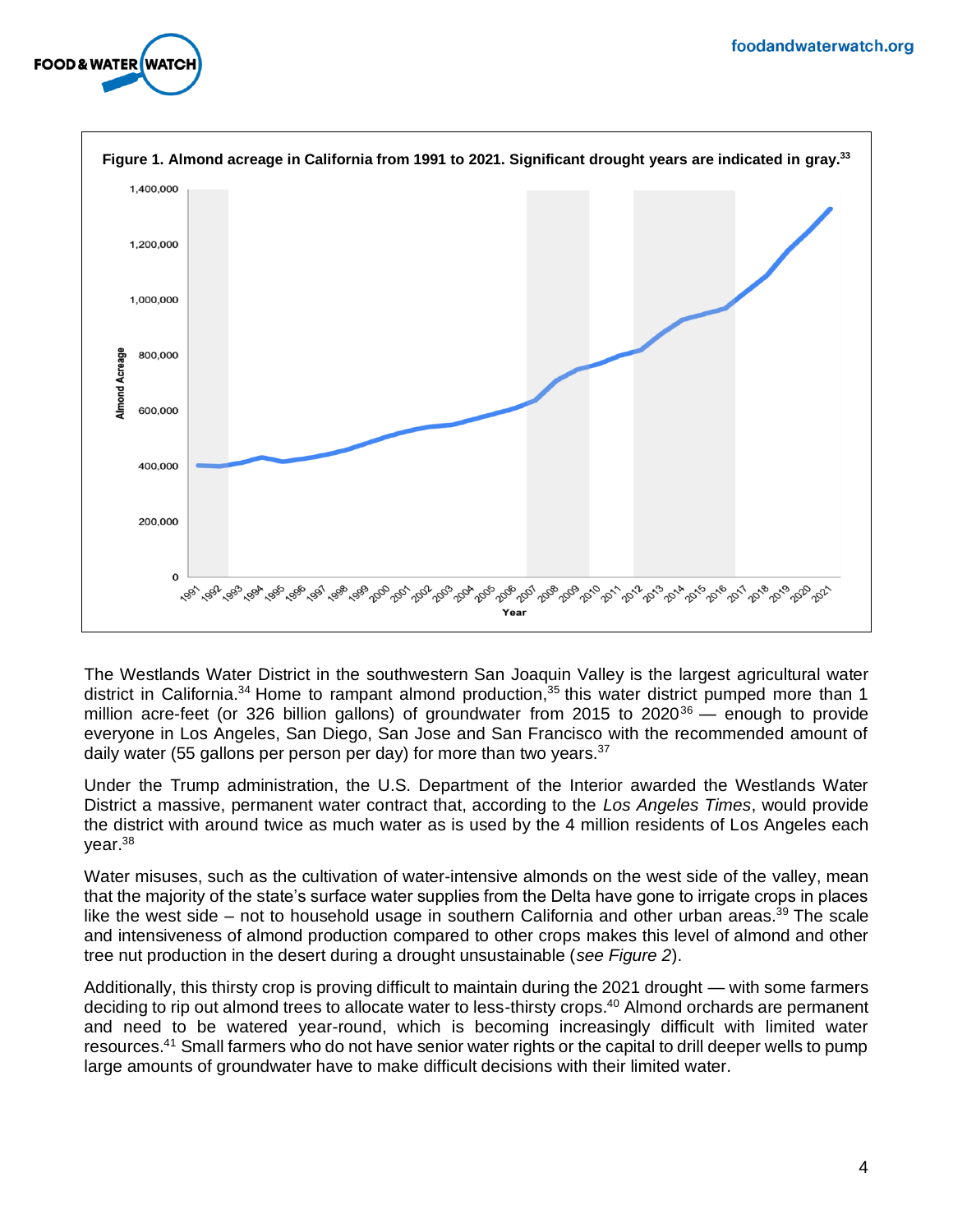



### **Alfalfa and Exploiting Old Water Rights Through Land Grabs**

Alfalfa uses a huge share of California's agricultural water — 16 percent. This thirsty crop occupies almost 1 million irrigated acres in the state.<sup>43</sup> On average, around 5.0 acre-feet of water is applied per acre of alfalfa, necessitating an estimated 5 million acre-feet (more than 1.5 trillion gallons) for irrigation, <sup>44</sup> or more than enough water to provide the daily recommended water needs (55 gallons per person per day) for every Californian for over a year.<sup>45</sup> Alfalfa farming is dominated by massive farms — with just 15 percent of the farms controlling 63 percent of the total irrigated alfalfa acres. The largest 6 percent of farms (all with 1,000 acres or more each) own more than one-third of the total irrigated acres of alfalfa. Four farms collectively own more than 30,000 irrigated acres of alfalfa.<sup>46</sup>

Like almonds, alfalfa is water intensive and exported overseas. In 2019, 29 percent of the alfalfa hay produced in California was exported, making alfalfa the state's thirteenth most valuable export, generating hundreds of millions in revenue for large landowners.<sup>47</sup> But this thirsty crop is grown in some of the state's hottest and driest areas, including the Imperial Valley.<sup>48</sup> When water-intensive crops are exported, the large quantities of water used to produce those crops, and therefore contained within these agricultural products, are "virtually" shipped abroad in a process called virtual water trading (see "What is Virtual Water Trading?"49).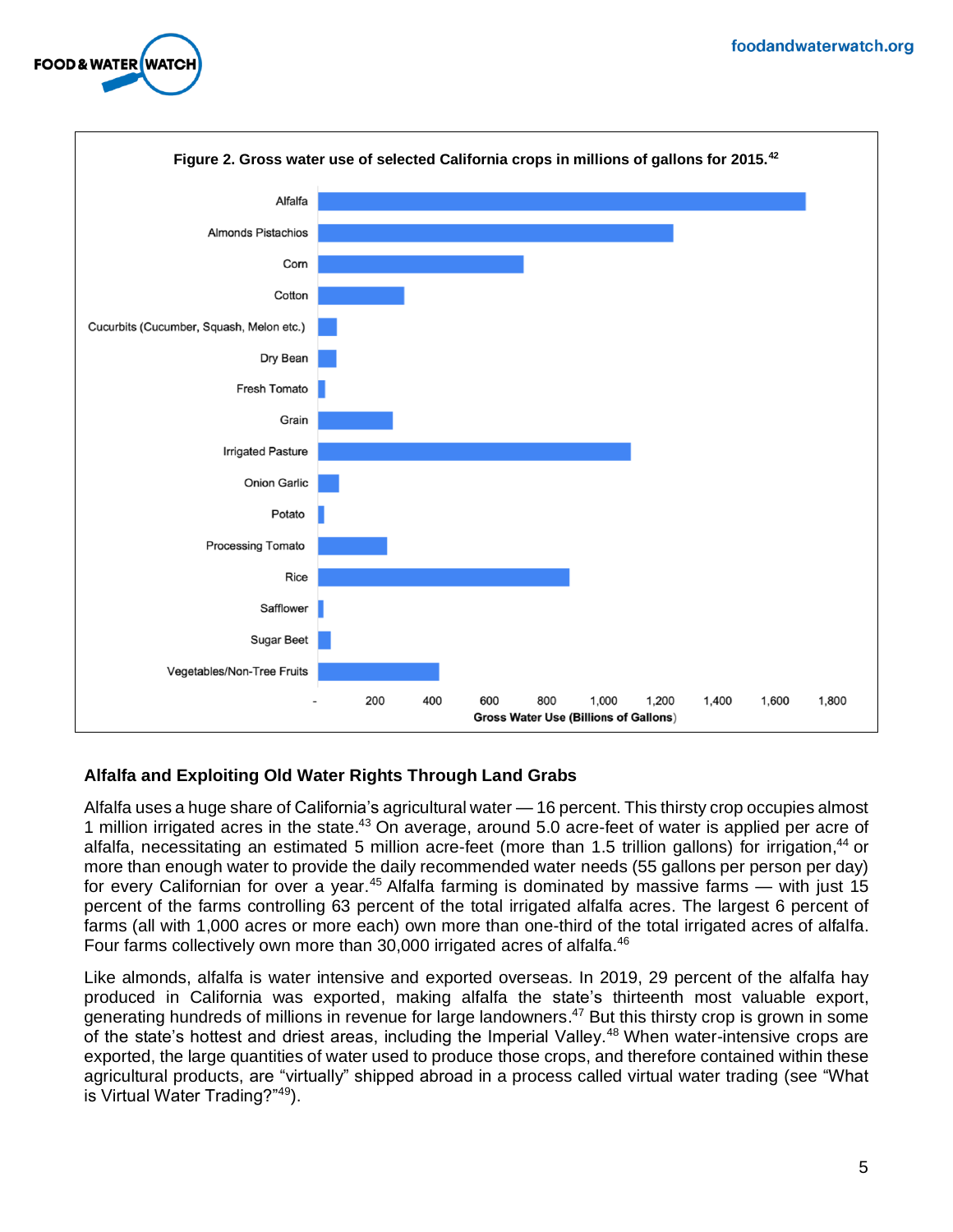

California's water rights system has allowed corporations to buy land with senior water entitlements and to gain access to cheap water with few restrictions. The southwestern United States is an attractive location for companies seeking water, as there are strong legal protections for farms and agriculture.<sup>50</sup> For example, despite complicated, over-budgeted water allocations from the Colorado River, senior appropriative water rights in the Palo Verde Valley give the region first priority during droughts and shortages.<sup>51</sup> In Blythe, California, an 1877 appropriative water rights claim declares that Blythe has "unquantified water rights for beneficial use." Water is sourced to Blythe from the Colorado River via a series of dams and canals.<sup>52</sup>

For instance, Fondomonte Farms, a subsidiary of the Saudi company Almarai, owns 15,000 acres and massive storehouses in Blythe to grow and export alfalfa back to Saudi

### **What Is Virtual Water Trading?**

The water embedded in the process of producing goods that are then exported around the world is called virtual water trading. Virtual water trading is already common, but exporting water from nonrenewable groundwater basins is predicted to double by 2100 as climate change intensifies water scarcity in some regions.

Exporting groundwater can contribute to depletion and over-drafting that can have significant consequences, especially in over-drafted basins like the Central Valley.

Arabia to feed dairy cows.<sup>53</sup> The move to California and other parts of the Southwest came after the Saudi government banned growing wheat, green fodder and livestock feed in 2016. The Saudi government had determined that these water-intensive crops were not a good match for the desert climate and limited freshwater resources in Saudi Arabia. 54

Al Dahra ACX, another agriculture company and a subsidiary of a company based in the United Arab Emirates, also farms alfalfa and other crops in southern California and Arizona. <sup>55</sup> Al Dahra ACX leases 4,700 acres in Palo Verde Valley and owns 2,600 acres in the Imperial Valley. Both Almarai and Al Dahra farm all over the world.<sup>56</sup> California's patchwork water rights system has proven to favor agribusinesses that grow lucrative, water-intensive crops while wells run dry.<sup>57</sup>

While large quantities of alfalfa are exported by both foreign and domestic-based companies, lots of the alfalfa grown in California stays in California to feed the 1.7 million dairy cows in the state.<sup>58</sup> Virtual water trading is not unique to foreign-held companies — it is the product of a heavily consolidated, corporate agriculture system, and highlights the need for California to reimagine its support for water-intensive agriculture in a region vulnerable to prolonged drought.<sup>59</sup>

### **Mega-dairies Consume and Threaten California's Water Resources**

In 2019, one-third of California's dairy products were exported (based on converting all dairy products to their fluid milk equivalent).<sup>60</sup> While homes are running out of water in the Central Valley, large megadairies are making considerable profits and using millions of gallons of water a day.

Industrialized animal agriculture is notoriously water intensive. Mega-dairies  $b$  consume enormous amounts of water to irrigate crops that absorb animal waste, feed cows, flush manure from barns and run milking equipment. The most recent USDA Census of Agriculture reported that nearly 1.7 million cows were living on factory dairy farms in California. Recent mega-dairy expansion comes at the expense of smaller, family-scale dairies. From 1997 to 2017, California lost 60 percent of its family-scale dairies (those with under 500 cows). California has more dairy cows living on factory farms than any other state — three times as many as the number two state, Idaho. $61$ 

Food & Water Watch estimates that it takes **142 million gallons of water a day** to maintain the dairy cows on California's mega-dairies — more than enough water to provide the daily recommended water usage for every resident of San Jose and San Diego combined. That volume is limited to the water that

<sup>&</sup>lt;sup>b</sup> In this piece, mega-dairies refer to operations with 500 or more cows, as this corresponds with data categories in the 2017 USDA Census of Agriculture, which do not provide information on confinement and waste management.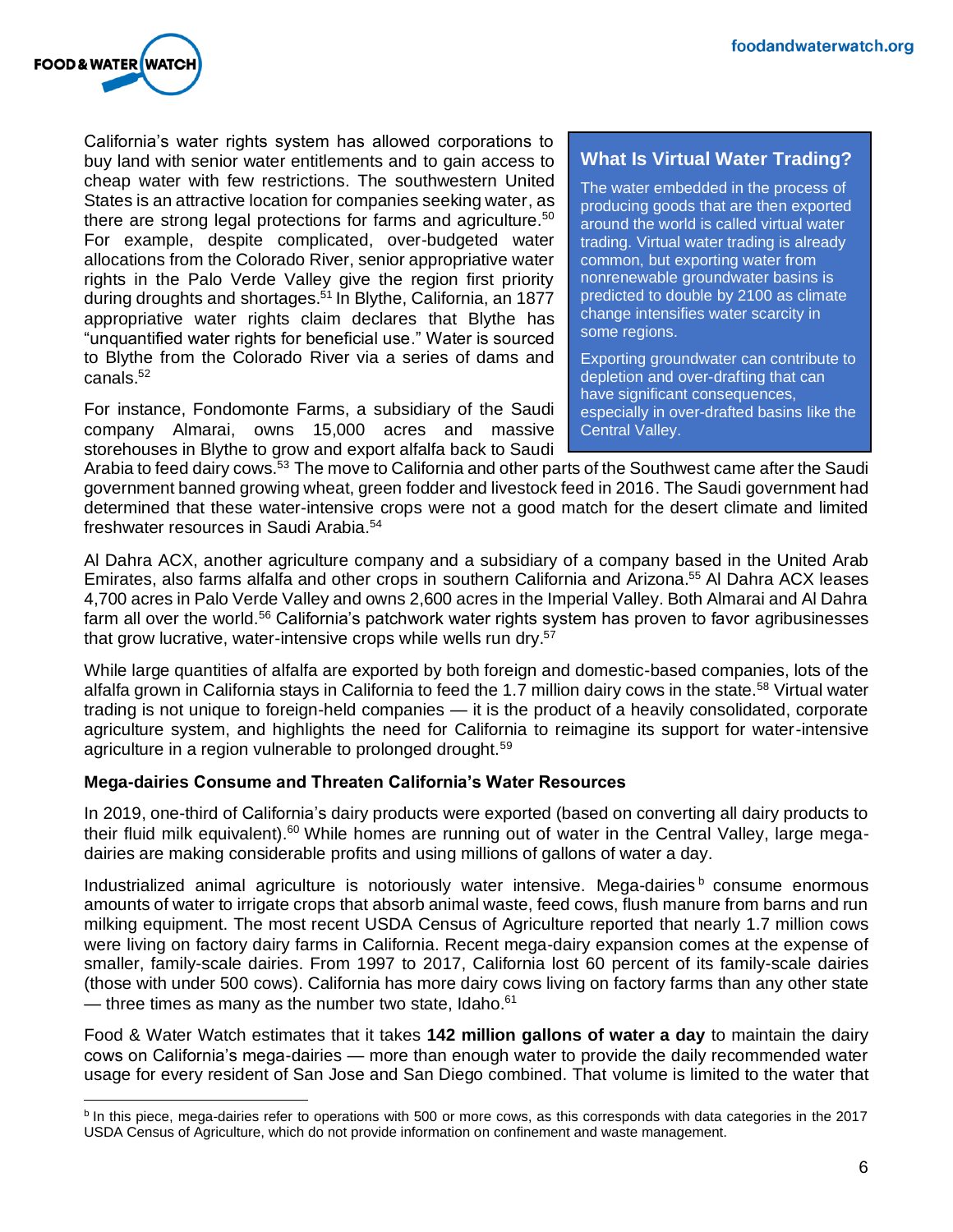

is given to cows to drink and that is used to wash cows and buildings; it does not include the large quantities of water needed to raise feed, such as alfalfa, or to move manure into storage systems.<sup>62</sup> A lack of available numbers tallying the meat industry's water use in California presents a problem as the state seeks to tackle the drought crisis.

These operations also threaten California's already limited water supply with pollution. Agriculture is the leading polluter of U.S. rivers and streams, <sup>63</sup> and the U.S. Environmental Protection Agency's weak rules allow most factory farms to avoid meaningful regulation.<sup>64</sup> The sheer amount of manure that mega-dairies produce often exceeds what crops can absorb, resulting in over-application and runoff into local waterways.<sup>65</sup> Mega-dairy waste disposal also threatens to contaminate scarce groundwater resources. Drinking water contamination from factory farms has been likened to rural America's "own private Flint."<sup>66</sup>

In California, mega-dairies are concentrated in the Central Valley. Tulare County has more dairy cows on factory farms than any other California county — nearly  $500,000$ .<sup>67</sup> It is acutely impacted by the drought and water shortage, with some predictions estimating that nearly half of domestic wells in the county could run dry in 2022.<sup>68</sup> Mega-dairies also emit greenhouse gases, such as methane and nitrous oxide, that fuel the climate change-worsened drought with warming temperatures, increased evaporation, lower soil moisture, etc.<sup>69</sup>

#### **Oil and Gas Companies Suck Up Water and Accelerate the Climate Crisis**

As California suffers from a major drought and endures a climate change-fueled wildfire season, oil and gas operators use hundreds of millions of gallons of freshwater for drilling operations annually.<sup>70</sup> It is a vicious cycle: fracking and drilling contribute to climate change and suck up finite water resources, then drought and wildfires worsen from climate change.

Food & Water Watch found that from January 2018 to March 2021, the oil and gas industry used **more than 3 billion gallons** of freshwater for drilling operations — water that could otherwise have supplied domestic systems. <sup>71</sup> That is the equivalent of around **4,570 Olympic-sized pools**<sup>72</sup> or **more than 120 million showers** for California households. <sup>73</sup> It also exceeds the total amount of water that Californians are recommended to use on a daily, per capita basis during drought (55 gallons per day).<sup>74</sup> The freshwater sucked up by the oil and gas industry since 2018 could have provided everyone in the city of Pasadena with the recommended amount of daily water for an entire year, or everyone in the city of Ventura for 16 months.<sup>75</sup>

California cannot afford to waste its water on industries that unequivocally worsen the water crisis. Fossil fuels extracted using the state's water contribute to climate change and, in turn, intensify prolonged drought conditions and increase the frequency, size and severity of wildfires.<sup>76</sup>

At the same time, oil and gas development pollutes and threatens California's finite freshwater resources. Some corporations have routinely injected oil wastewater directly into the state's aquifers.<sup>77</sup> This toxic wastewater contains fracking fluids, contaminants, brines and radioactive materials.<sup>78</sup> Injecting toxic wastewater into underground wells puts drinking water at risk and is linked to increased earthquake activity.<sup>79</sup>

California is facing an exceptional drought, but the risks of water shortages are not distributed evenly. In the Central Valley, low-resource communities, communities of color and communities already burdened by environmental injustices bear the brunt of drought impacts.<sup>80</sup> More than 80 percent of California's new and active wells drilled by the oil and gas industry are in the Central Valley.<sup>81</sup> And while families battle water shortages, the oil and gas industry is permitted to use and abuse the state's limited water supplies to extract fossil fuels and profits at the public's expense.<sup>82</sup>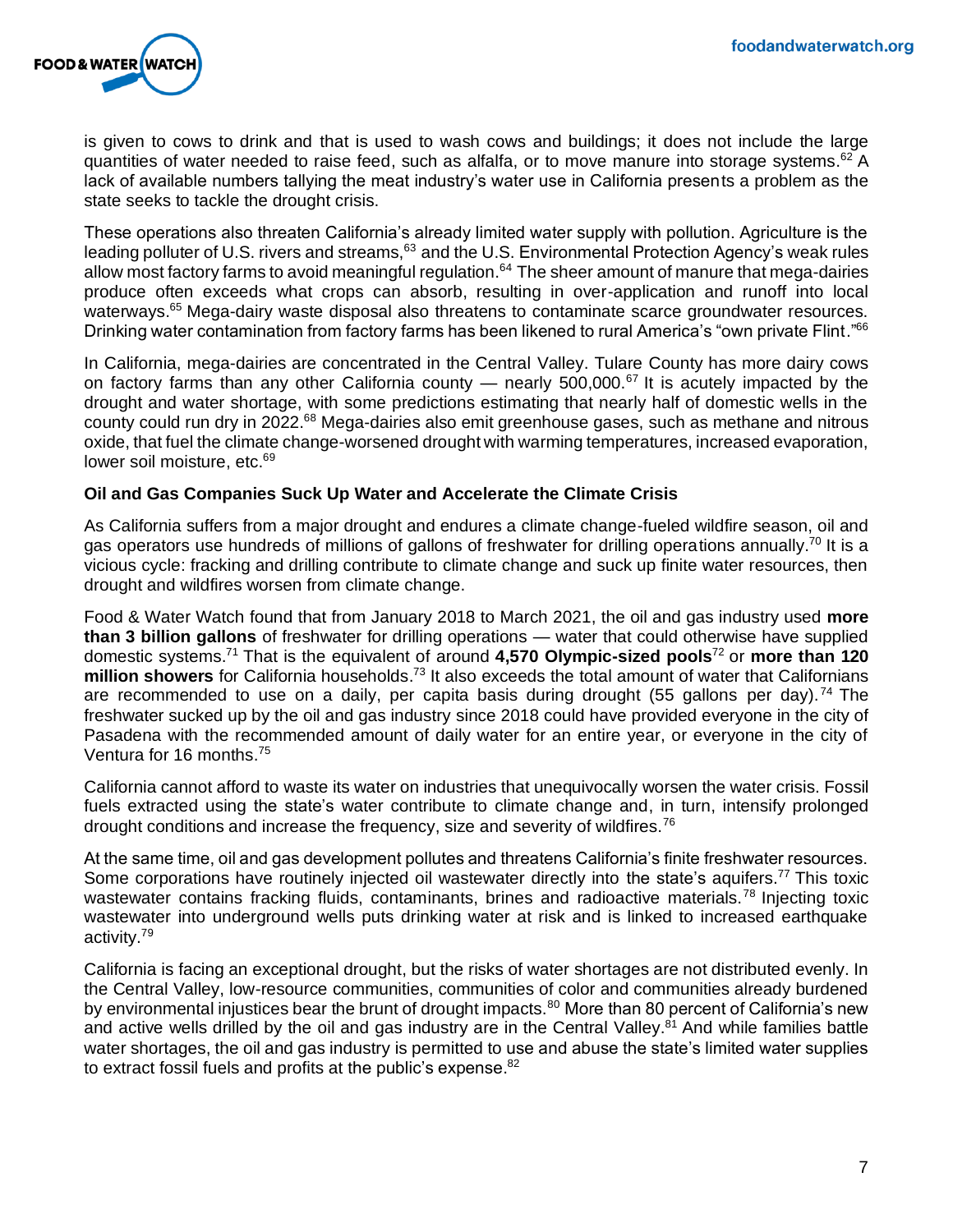

### **Bottled Water Companies Extracting Water for Profit**

California is home to 97 water bottling plants, and the most egregious of these is Blue Triton (formerly Nestlé Waters).<sup>83</sup> During a now-historic drought, Nestlé (now Blue Triton) continued to exploit the state's water regulations and bottle up water that belongs to the public. The California State Water Resources Control Board (SWRCB) accused the bottled water giant of withdrawing 25 times more water than it has the right to from the San Bernardino National Forest. In 2020, Nestlé withdrew 59 million gallons, whereas according to the SWRCB it should only be withdrawing 2.4 million gallons per year.<sup>84</sup> Nestlé reportedly pays the U.S. Forest Service just a \$2,100 fee annually to maintain the company's permit and water infrastructure.<sup>85</sup>

Overdrawing negatively impacts the residents and wildlife that rely on the watershed for drinking water. While the SWRCB sent a cease-and-desist letter to Nestlé in April 2021 to stop withdrawing water from the San Bernardino National Forest, this misuse and abuse of public water should never have occurred in the first place. Companies like Nestlé should not be bottling up a public resource and then reselling it for thousands of times more in environmentally damaging plastic bottles.<sup>86</sup> Blue Triton is appealing this order, and it appears that the company is still continuing its allegedly illegal water withdrawals.<sup>87</sup>

While Food & Water Watch has always opposed bottled water, during a historic drought the moral imperative for ending this practice is crystal clear.

# **Problem 2: California's Poor Water Management Strategy**

#### **A Complicated System of Water Entitlements**

California's water laws and rights have been implemented in a way that fails to protect this finite resource, contributing to water shortages in California. The state distributes water entitlements via a "unique blend" of appropriative and riparian rights.<sup>88</sup> (See "Understanding Water Rights."<sup>89</sup>)

In California, a "water right" does not constitute ownership of water, but rather a legally recognized

entitlement to use water for "reasonable" and "beneficial" uses without harming anyone else's water entitlements.<sup>90</sup> The description of water rights in the box to the right provides a brief overview of this system but does not detail aspects such as water trading/transfers and the role of water districts that add further complexity to the water allocation landscape.

California's water entitlements are very complicated, depending on the water's source (surface versus groundwater); when (pre- or post-1914) and how the right was originally acquired; whether the right is for the use of riparian property on or overlaying the groundwater source; or whether it is for the use or storage of the water (appropriative). Complicating this further is that much of California's water comes from contracts acquired from the State Water Project and the U.S. Bureau of Reclamation's Central Valley Project<sup>c</sup>. Within this system, there are exceptions depending on the specificities of individual contracts and agreements between water rights holders,

### **Understanding Water Rights**

**Appropriative Rights:** Established in California during the gold rush, these water rights, codified by the Water Commission Act of 1914, gave white settlers who first diverted surface water for "reasonable and beneficial" uses in California priority water rights, known as "first in time, first in right." These entitlements can be for surface water or groundwater and can be bought and sold.

**Riparian Rights**: Property owners can use surface water that touches their property, as long as their consumption does not diminish the source for other users.

**Overlying Rights**: The right for landowners to use groundwater from aquifers beneath their property for beneficial uses.

<sup>&</sup>lt;sup>c</sup> For a more comprehensive review of water rights, see: Sawyers, Gary W. "A Primer on California Water Rights." University of California at Davis. 2007. Available at https://aic.ucdavis.edu/events/outlook05/Sawyer\_primer.pdf.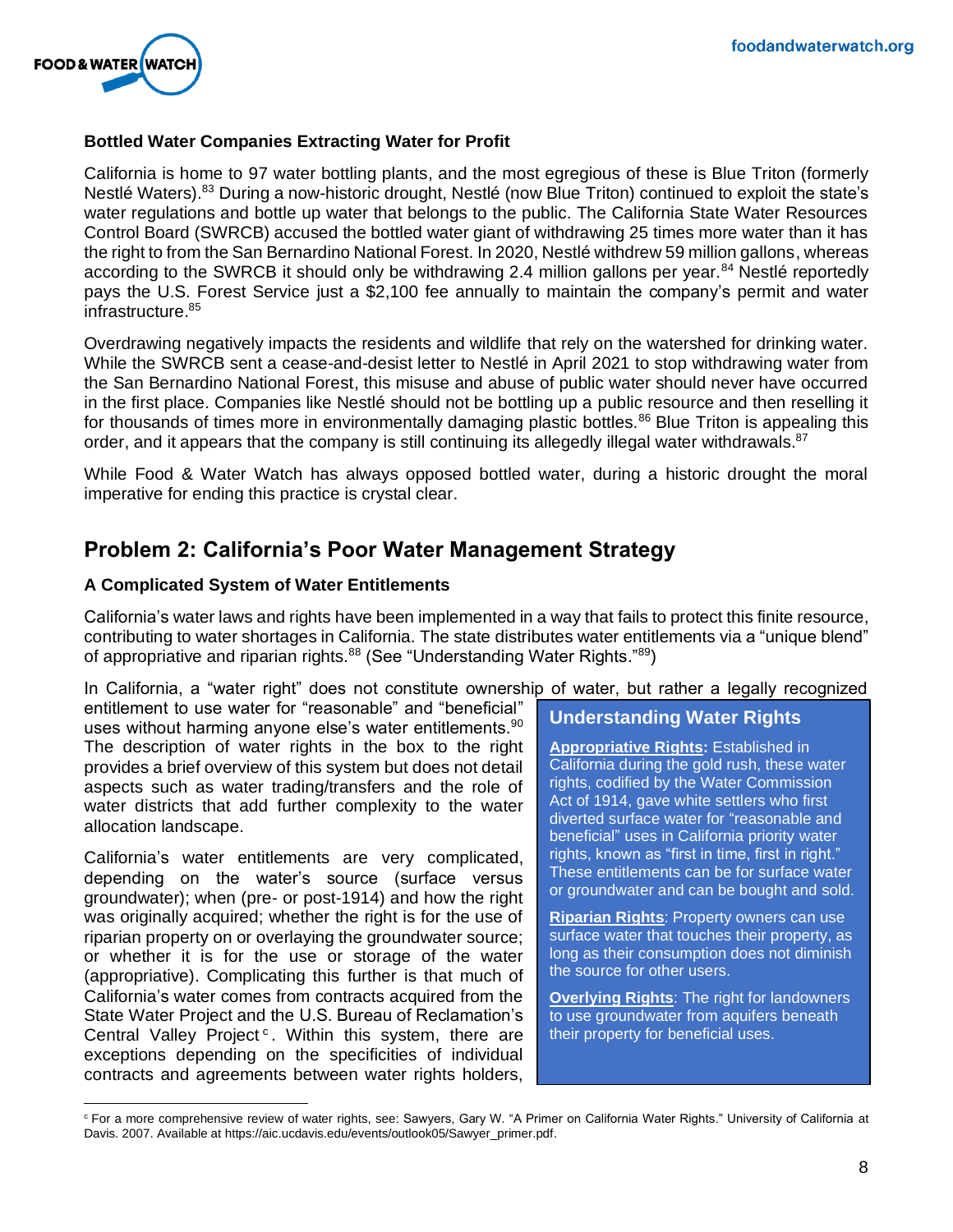

water districts and other water suppliers.<sup>91</sup> This system is even more complicated during times of drought when some water entitlements cannot be fulfilled.

The Water Commission Act of 1914 codified the appropriative water rights system and required all future diversions of surface and groundwater to be permitted at the state level by the SWRCB.<sup>92</sup> When senior water rights take precedence in water allocation, particularly during times of severe drought, the constitutional principle that water is to be used for reasonable and beneficial uses is sometimes overlooked.

Water entitlements in California are hierarchical. Those with the oldest claims (pre-1914) or riparian claims are awarded the highest priority in times of water shortage and drought.  $93$  Overlying and appropriative groundwater rights are not adequately regulated.<sup>94</sup> The 2021 drought year has proven to be unprecedented, with state regulators announcing in August that there was no water available to allocate to thousands of senior water rights holders.<sup>95</sup> This is only the third time in California's history that state regulators have enacted this type of severe water rights curtailment.

With climate change intensifying, this type of restriction will likely become more common.<sup>96</sup> Even before the 2021 drought year, researchers predicted that water rights curtailments in the coming decades could last 20 percent longer and occur 10 percent more often than they have previously.<sup>97</sup> The SWRCB cites the need to retain water in the Delta to ensure that outflows are strong enough to stave off salt water intrusion from the San Francisco Bay that would have devastating consequences for the water supply and the Delta ecosystem.<sup>98</sup> The Delta and the water budget are over-allocated, so even with these severe water rights curtailments, there is not enough water to go around.

#### **Over-allocating Water**

In addition to an inadequate system of water allocations, California has routinely promised more water than it can deliver.<sup>99</sup> Water rights are currently allocated based on the expectation of water in the system, but a drought can change the amount of available water to be distributed among rights holders. Some water rights holders may not receive their full allotment because of changes in available water - a distinction known as "paper water" versus "wet water."<sup>100</sup> This is especially important for junior rights holders, who have a paper right to water once the senior rights holders have exercised their rights. This system can force farmers and others with curtailed rights to turn to already stressed groundwater to compensate for anticipated paper water that does not exist.<sup>101</sup> Reliance on the hierarchical appropriative rights system can conflict with the constitutional principle of reasonable use that would emphasize how water is used when determining allocations to rights holders.

A study comparing water rights allocations from the SWRCB to California's actual supply of water found that the state has issued rights for five times as much water as it could actually deliver based on mean annual water supplies.<sup>102</sup> The state acknowledges that the value of all water rights is greater than the average amount of water available.<sup>103</sup> Developing reliable predictions for the supply of water available in the Delta is complicated by a changing climate, complex water rights and evolving environmental regulations.<sup>104</sup> When Delta exports fall short of expectations (for example, during droughts), agriculture in the Central Valley turns to over-drafted and unregulated groundwater sources. 105

What's more, separate rules govern the transfers of water under these rights, but the state does not actually comprehensively track these trades. This means that the whole system lacks transparency.<sup>106</sup>

#### **Turning to Groundwater**

In addition to promising more water than is available to corporations, California lacks groundwater withdrawal regulations, allowing these entities to suck up the finite source of groundwater at a breakneck pace. Insufficient surface water, lack of groundwater regulations and advancing technology have led large agribusinesses to pump groundwater at an alarming rate for years.<sup>107</sup> Groundwater has become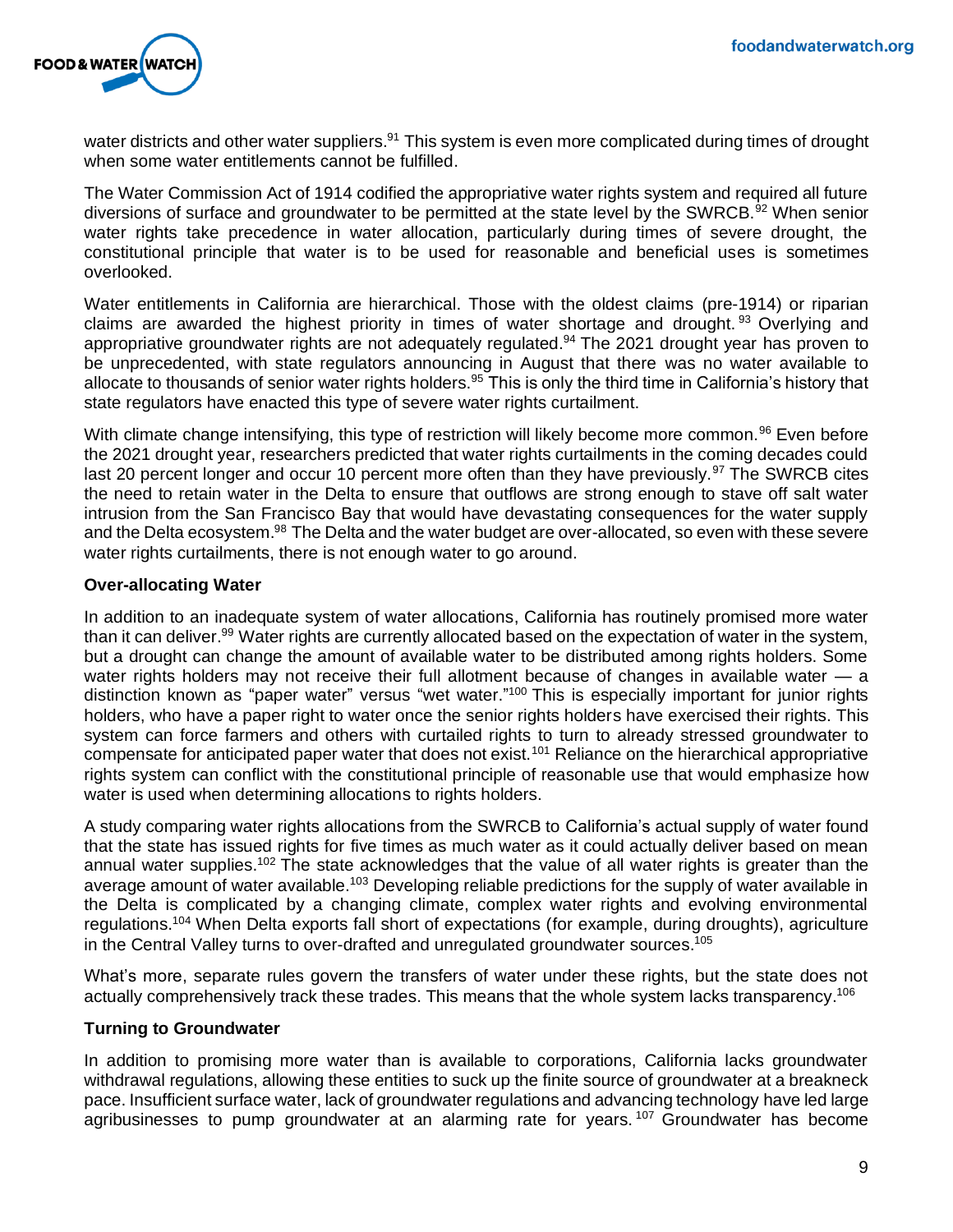

increasingly important for drier regions of the state, such as the San Joaquin Valley, when surface water diversions are insufficient or cannot fulfill all paper water rights. <sup>108</sup> Groundwater accounts for 30 percent of water used by California agriculture in wet years, and for a staggering 80 percent of water in dry years.<sup>109</sup>

As drought conditions worsen in the state and Big Ag uses more and more groundwater, sinkholes will increasingly form and ecosystems will suffer. For example, a period of intense drought from 2012 to 2016, compounded by excessive groundwater pumping, caused the ground in parts of the Central Valley to sink almost two feet per year into empty space where water used to be.<sup>110</sup>

While groundwater aquifers naturally recharge over time when water filters through the soil and rock, they can take many years to recover after drought and depletion.<sup>111</sup> When corporations pump groundwater at unsustainable rates, rural communities, small water systems, ecosystems and everyday Californians suffer as a result.

#### **The Not-So-Sustainable, Sustainable Groundwater Management Act**

The Sustainable Groundwater Management Act (SGMA) was passed in 2014 and purports to initiate long-overdue regulation of California's groundwater. But the SGMA does not require regulations to take effect immediately, and groundwater pumping in California therefore remains largely unregulated. Prior to the passage of the SGMA, groundwater rights were based on land ownership, and the state had done little to regulate the drilling and pumping of water from underground aquifers. The SMGA recognized groundwater as a shared resource that can be regulated by the government.<sup>112</sup> Unfortunately, the SGMA falls short and fails to protect California's groundwater by delaying regulations until 2040, which does nothing to protect communities that currently lack or will lose access to water over the next 19 years.

The SGMA defines "sustainability" as avoiding six undesirable results: lowering groundwater levels, reducing groundwater storage capacity, seawater intrusion, degrading water quality, land subsidence and depleting interconnected surface waters.<sup>113</sup> Yet groundwater sustainability agencies are not required to raise groundwater levels, rather only to stabilize them. Despite rapidly depleting water sources, the law does not require agencies to fully implement their sustainability policies until 2040.<sup>114</sup> If the future implementation of the SGMA only stabilizes already depleted groundwater levels, California could get locked into an unsustainable system that is still in dire need for restoration.

This law is problematic for many reasons, including the fact that large agricultural interests with their senior water rights, organized industry groups, and connections to water districts and political networks hold more access and influence than disadvantaged groups and communities when it comes to developing and implementing the SGMA and local groundwater policy. Meanwhile, small farmers generally lack the same power and influence and are less likely be involved in developing groundwater sustainability plans (GSPs).<sup>115</sup> These problems could be made worse as GSPs rely on the trading of groundwater allocations.

Currently, an estimated 250 communities, more than 800 public water systems and over 34,000 domestic wells are located in critically over-drafted groundwater basins in California.<sup>116</sup> An estimated 2 million people in the state rely on private wells for their water, and 95 percent of residents in the Central Valley get their water from groundwater.<sup>117</sup> The groundwater sustainability agencies within these basins submitted their GSPs to the SWRCB in January 2020. Few of the GSPs developed as part of the SGMA addressed drinking water access and the human right to water, even though thousands of people rely on groundwater for their basic needs and California has codified water as a human right.<sup>118</sup> Disadvantaged, rural and low-resource communities face barriers to participating in the development of GSPs and are under-represented in groundwater sustainability agencies.<sup>119</sup> Ineffective government regulation has paved the way for industry to misuse California's limited water resources, and it bears a disproportionate burden on the state's most vulnerable communities.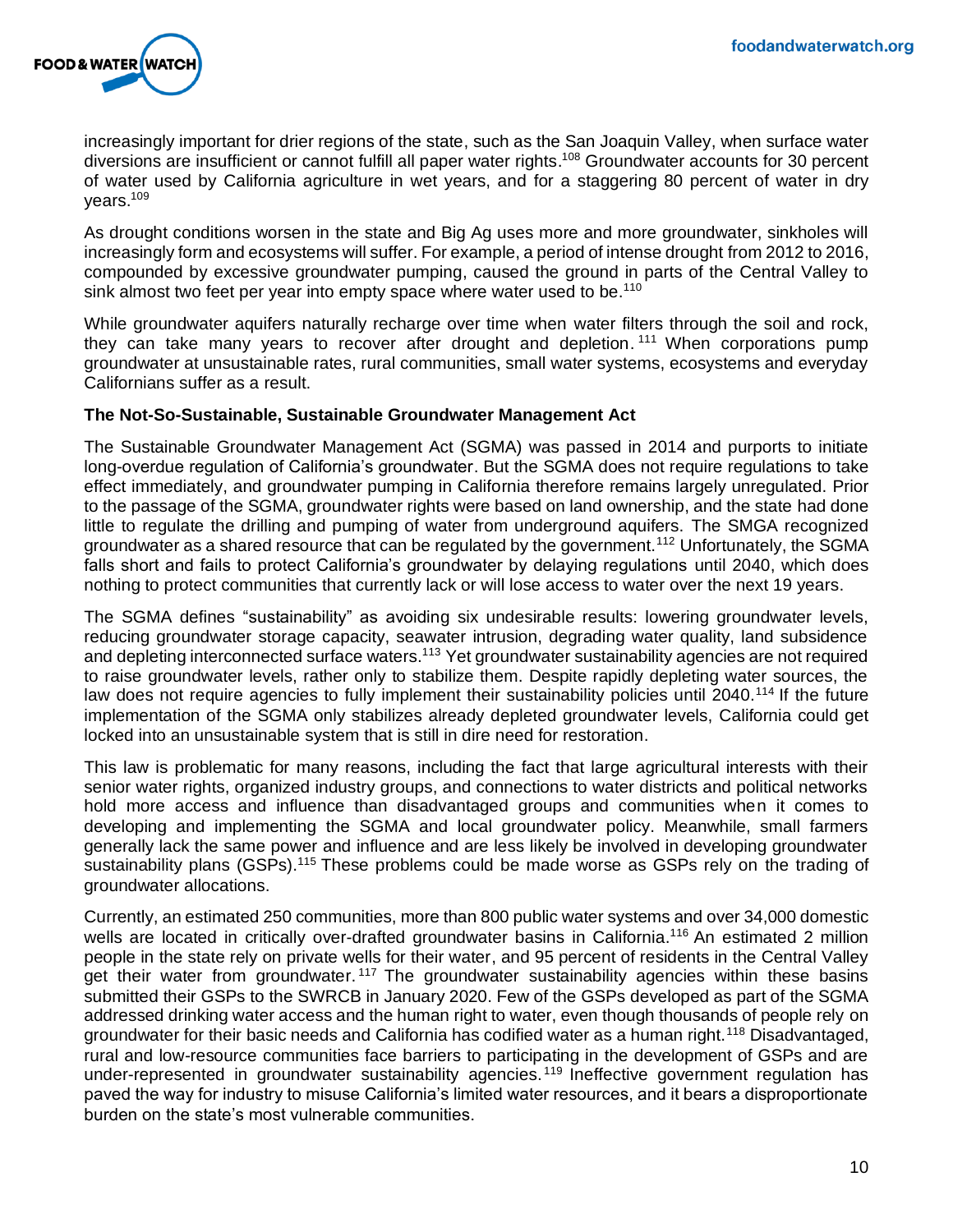

# **The Consequences: California's Dwindling Water Supply**

Record-breaking droughts coupled with California's bizarre and inequitable rules around water have forced communities to grapple with water scarcity, and climate change further threatens water resources.<sup>120</sup> Agribusinesses, oil and gas corporations, and bottled water giants guzzle millions of gallons of water, despite the state's obligation to make sure that everyone has access to water — even during times of drought.

In 2012, Governor Jerry Brown signed legislation, endorsed by Food & Water Watch, to recognize the human right to water in California. That legislation established state law that "every human being has the right to safe, clean, affordable, and accessible water adequate for human consumption, cooking, and sanitary purposes," and that all California policy must consider this right when establishing new policy or regulations.<sup>121</sup> The state conducts drinking water assessments and drought and water shortage vulnerability assessments that have identified hundreds of small public water systems and thousands of domestic wells that are currently or at risk of failing to meet the standards for the human right to water.<sup>122</sup>

One in five water wells in the Central Valley drilled after 1975 have gone dry, mainly concentrated in the southeastern region of the Valley.<sup>123</sup> More than 2,000 domestic wells in the San Joaquin Valley ran dry during the 2012-2016 drought.<sup>124</sup> Low-resource, small and rural communities are disproportionately impacted by drought because they rely primarily on domestic wells. These areas were hardest hit by the 2012-2016 drought.<sup>125</sup> Historic and continued racism has resulted in people of color, particularly Latinx and farmworker communities, suffering the brunt of water shortages and water contamination.<sup>126</sup>

As water shortages continue, Californians will continue to pay the price. Domestic water wells run dry more often than agricultural wells on massive farms because they are often shallower and homeowners lack the resources to pay for new, deeper wells.<sup>127</sup> Small and rural communities in the Central Valley often rely predominantly on groundwater, with no easily accessible backup water source or drought contingency plan.<sup>128</sup> One analysis predicted that more than 3,600 domestic wells in the Central Valley could run dry in 2022, with almost half of those wells located in Fresno, Madera and Tulare counties. Nearly half of the 1,000 wells in Tulare County could run dry in 2022.<sup>129</sup>

The SWRCB recently created a list of "public water systems likely to have critical water supply issues by the end of August [2021]." This list included 81 water systems that provide water to a combined 130,000 people.<sup>130</sup>

Another consequence of over-promising water is the inability to maintain suitable water levels for environmental needs and for the health of fisheries in the region. The low water levels and warm temperatures are wreaking havoc on fisheries in the Klamath River Basin in southern Oregon and northern California. The C'waam and Koptu sucker fish and the Chinook salmon, fisheries all central to several Indigenous tribes in the region, are collapsing.<sup>131</sup> Senior water rights holders and wealthy water districts possess a great degree of power in water allocation decisions — decisions that often ignore Indigenous communities and communities of color that were removed from their land and faced racism that limited their ability to own land and water rights. Fair allocation of water resources would ensure that Indigenous communities have a seat at the table and that the state addresses the crises of salmon extinction and water quality in the Delta.<sup>132</sup>

Exacerbating these issues are bad regulations and massive water misuses by corporations that put profits over people.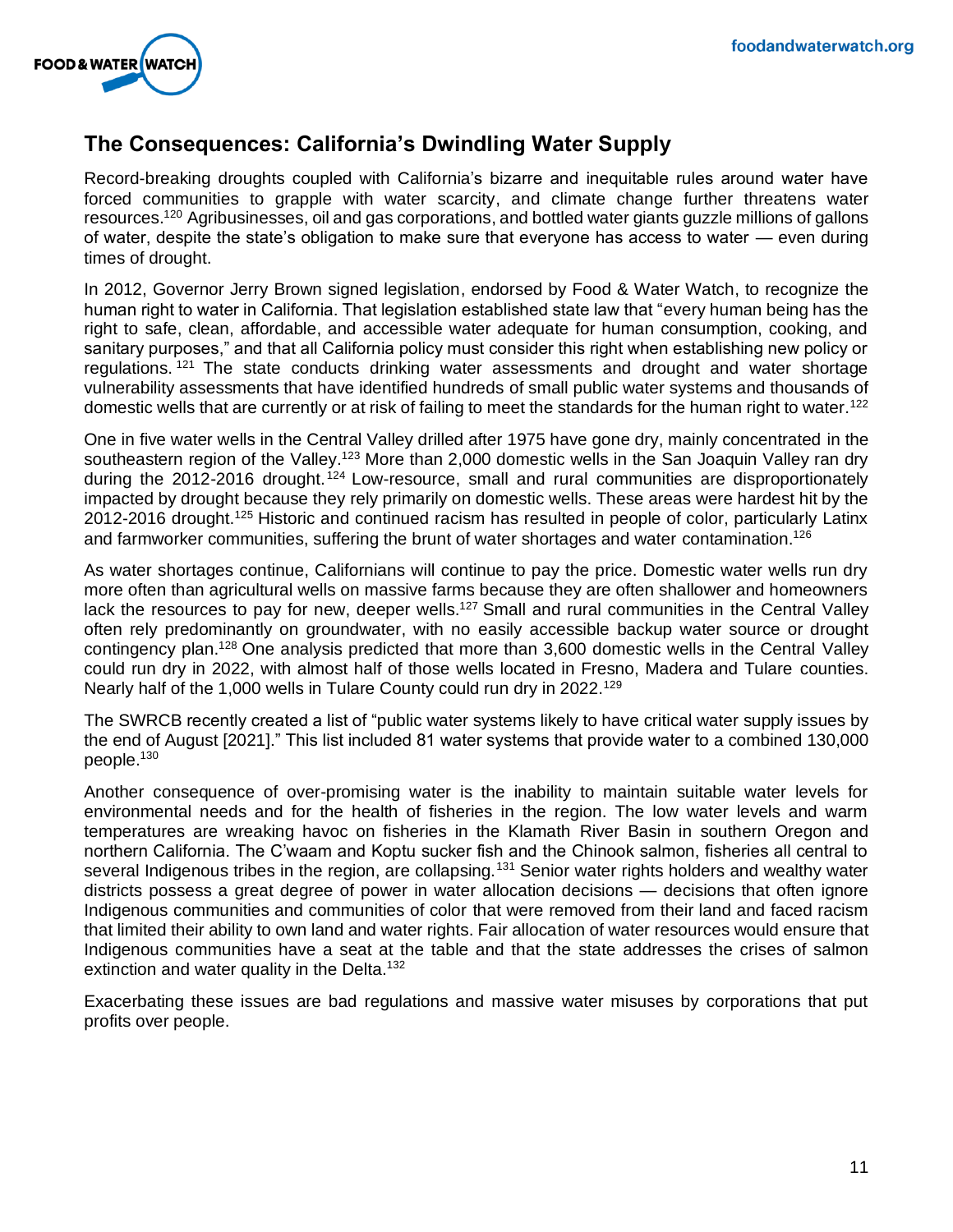

# **Conclusion and Recommendations**

Between poor water management, water budget abuses and historic drought, California faces an unprecedented situation that requires bold and immediate action. The existing systems have failed to protect and support communities and ecosystems, instead elevating the corporate profits for those industries that only make the water crisis worse.

California law provides that water cannot be owned, but instead used by private parties only for reasonable and beneficial uses.<sup>133</sup> Ultimately, water in California is held in the public trust by the state, and courts have ruled that the state's public trust doctrine applies to some groundwater resources as well as surface waters.<sup>134</sup> Water is a common resource and a human right. The public trust doctrine states that the air, rivers, sea and seashore cannot be owned privately, but are instead dedicated to the use of the people.<sup>135</sup> The state must improve its water regulations and management systems in accordance with the public trust doctrine and the human right to water to stop ongoing corporate water abuses, guarantee water access for people, and protect the public's interest and well-being.

#### **Food & Water Watch recommends:**

At the state level:

- Stop egregious misuses of California water. Governor Newsom and his administration should:
	- Declare a state of emergency for the entire state not just selected counties.
	- Declare using groundwater to grow almonds and alfalfa in the southwest San Joaquin Valley "waste" and not a beneficial use.
	- Stop new almond and alfalfa planting in the region, while providing assistance to help small growers transition to more sustainable and less-thirsty crops.
	- Ban new mega-dairies and the expansion of existing mega-dairies.
	- Place an immediate moratorium on new oil and gas operations in California.
	- Ban the private extraction of water for bottling for profit and reject additional bottling permits.
- Improve water management regulations and practices to conform with the public trust doctrine and the human right to water — putting the needs of the people first. The California legislature should define all water, including groundwater, as a public trust resource, not a commodity subject to resource extraction at the expense of the public. California water policy must ensure that everyone has access to safe, clean, affordable and accessible water. State water regulations should take into account the reality of our changing climate.
- Improve the transparency of water rights transactions, including prices, volumes and regulations.
- Respect the water rights of Indigenous communities, actively consult with Indigenous communities on water rights and best water management practices and prioritize state support to disadvantaged communities experiencing water shortages.
- Accelerate the implementation of groundwater sustainability plans (GSPs) under the Sustainable Groundwater Management Act, while ensuring that the groundwater agencies and the GSPs reflect the needs of all stakeholders, centering vulnerable communities and small and rural water systems as codified in California law. The human right to water must be discussed in GSPs.
- Declare mandatory conservation measures across the state, limiting water consumption to 55 gallons per person per day to get closer to the milestone set by Assembly Bill 1668.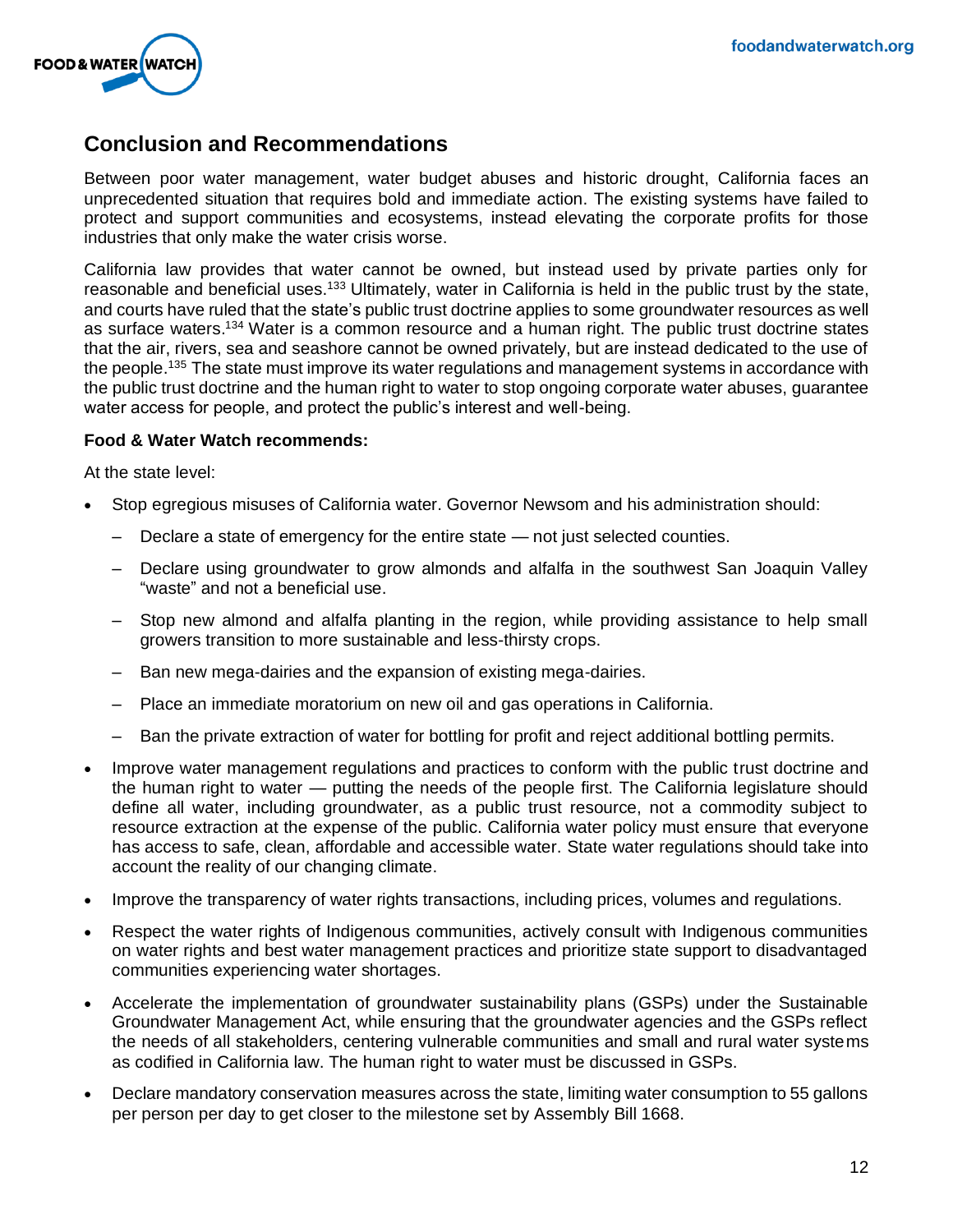

- Reject public subsidies for water projects that support privatized ocean desalination projects and the wasteful water practices of Big Ag.
- Prioritize locating and repairing leaky water pipes as the state's water infrastructure continues to age. California cannot afford to waste the water that it has.

At the federal level:

• U.S. Senators Alex Padilla and Dianne Feinstein and House Speaker Nancy Pelosi must co-sponsor the federal Water Affordability, Transparency, Equity and Reliability (WATER) Act to fully fund our water and wastewater systems, put water systems back in the control of the public, help ensure water access and affordability, and restore the commitment of the federal government to protecting water.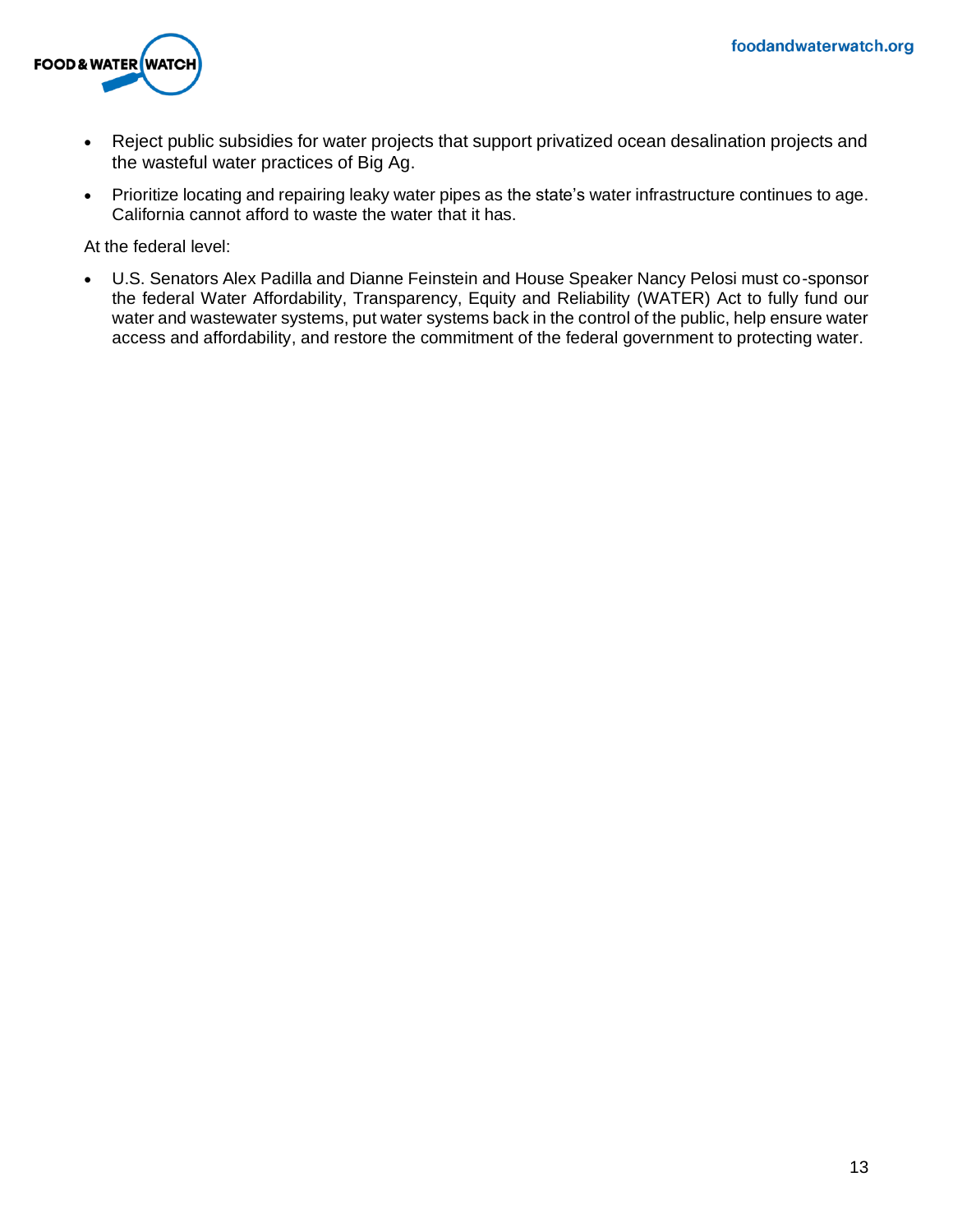

### **Endnotes**

<sup>1</sup> Williams, A. Park et al. "Large contribution from anthropogenic warming to an emerging North American megadrought." *Science*. Vol. 368, Iss. 6488 at 317; U.S. Environmental Protection Agency (EPA). "Climate Ready Water Utilities: Adaptation Strategies Guide for Water Utilities." EPA 817-K-15-001. February 2015 at PDF 67; Wick, Julia. "As drought worsens, regulators impose unprecedented water restrictions on California farms." *Los Angeles Times*. August 3, 2021.

<sup>2</sup> Kanner, Allan. "The Public Trust Doctrine, *Parens Patriae*, and the Attorney General as the guardian of the state's natural resources." *Duke Environmental Law & Policy Forum*. Vol. 16, Iss. 1. Fall 2005 at 61 and 62; Simmons, Randy T. "Property and the Public Trust Doctrine." *PERC Policy Series*. Iss. PS-39. April 2007 at 2; Sax, Joseph L. "The Public Trust Doctrine in Natural Resource Law: Effective Judicial Intervention." *Michigan Law Review*, Vol. 68, Iss. 3. January 1970 at 475. <sup>3</sup> Kanner (2005) at 61 and 62; Klass, Alexandra B. and Ling-Yee Huang. Center for Progressive Reform. "Restoring the Trust:

Water Resources and the Public Trust Doctrine, A Manual for Advocates." September 2009 at 1.

<sup>4</sup> Simeral, David. National Drought Mitigation Center. "California." U.S. Drought Monitor. September 2, 2021. Available at https://droughtmonitor.unl.edu/CurrentMap/StateDroughtMonitor.aspx?CA. Accessed September 2021.

<sup>5</sup> U.S. Geological Survey (USGS). California Water Science Center. "California Drought." Available at

https://ca.water.usgs.gov/california-drought/what-is-drought.html. Accessed May 2021; National Drought Mitigation Center.

U.S. Drought Monitor. "State Impacts — California." Available at https://droughtmonitor.unl.edu/DmData/StateImpacts.aspx. Accessed May 2021.

<sup>6</sup> EPA. [Fact sheet]. "What Climate Change Means for California." August 2016; Bedsworth, Louise et al. "Statewide Summary Report." California's Fourth Climate Change Assessment. August 2018 at 22.

<sup>7</sup> EPA (2015) at PDF 67.

8 *Ibid.*

<sup>9</sup> Stokstad, Eric. "Droughts exposed California's thirst for groundwater. Now, the state hopes to refill its aquifers." *Science*. April 16, 2020; U.S. Department of Interior (DOI). Bureau of Reclamation. "Reclamation: Managing Water in the West. Water Supply and Yield Study." March 2008 at iii.

<sup>10</sup> Lund, Jay R. "California's agricultural and urban water supply reliability and the Sacramento-San-Joaquin Delta." *San Francisco Estuary and Watershed Science*. Vol. 14, Iss. 3. October 2016 at 6; DOI (2008) at iii.

<sup>11</sup> Metropolitan Water District of Southern California. "Annual Report for the Fiscal Year: July 1, 2019 to June 30, 2020." 2020 at xiv, 2 and 5.

<sup>12</sup> Del Real, Jose A. "They grow the nation's food, but they can't drink the water." *New York Times*. May 21, 2019. <sup>13</sup> C.A. Const. Art X. § Sec. 2.

<sup>14</sup> California Department of Water Resources (DWR). "Agricultural Water Use Efficiency." May 11, 2021. Available at https://water.ca.gov/Programs/Water-Use-And-Efficiency/Agricultural-Water-Use-Efficiency. Accessed June 2021.

<sup>15</sup> U.S. Department of Agriculture (USDA). National Agricultural Statistics Service (NASS). "2017 Census of Agriculture: 2018 Irrigation and Water Management Survey." AC-17-SS-1. November 2019a at 11 and B-2.

<sup>16</sup> Johnson, Renée and Betsy A. Cody. Congressional Research Service. "California Agricultural Production and Irrigated Water Use." R44093. June 30, 2015 at 18.

<sup>17</sup> *Ibid.* at 17.

<sup>18</sup> USDA. NASS. "2021 California Almond Objective Measurement Report." July 12, 2021 at 4; Johnson and Cody (2015) at 18; USDA. NASS. "Irrigation and Water Management." ACH17-12. November 2019b at 1.

<sup>19</sup> Food & Water Watch (FWW) analysis of California Department of Food and Agriculture. "California Agricultural Exports 2019-2020." 2020 at 14; USDA (2021) at 4; Johnson and Cody (2015) at 17.

<sup>20</sup> Chea, Terence. "California drought takes toll on world's top almond producer." *Associated Press*. August 17, 2021. <sup>21</sup> USDA (2021) at 4.

<sup>22</sup> Sorvino, Chloe. "America's nuttiest billionaire couple: Amid drought, Stewart and Lynda Resnick are richer than ever." *Forbes*. November 22, 2015.

<sup>23</sup> FWW analysis of Cal-Access. California Secretary of State. Campaign Finance: Newsom: Stop the Republican Recall of the Governor. Available at

https://calaccess.sos.ca.gov/Campaign/Committees/Detail.aspx?id=1436851&session=2021&view=received. Accessed August 2021.

<sup>24</sup> USDA. NASS. 2017 Census of Agriculture — State Data. "Table 37. Specified Fruits and Nuts by Acres: 2017 and 2012." 2019a at 46.

<sup>25</sup> Maldonado, Samantha. "Trade tensions with India and China put California almond growers at risk." *Los Angeles Times*. June 27, 2019.

<sup>26</sup> California Department of Food & Agriculture (2020) at 1, 7 and 14.

<sup>27</sup> Almond Board of California. "2020 Almond Almanac." 2020 at 36.

<sup>28</sup> USGS. California Water Science Center. "The Central Valley: San Joaquin Basin." Available at

https://ca.water.usgs.gov/projects/central-valley/san-joaquin-basin.html. Accessed June 2021; Schoups, Gerrit et al. "Sustainability of irrigated agriculture in the San Joaquin Valley, California." *Proceedings of the National Academy of Sciences*. Vol. 102, Iss. 42. October 25, 2005 at 15352; Maldonado (2019); Wang, Candice. "An intense process: The California almond's journey from orchard to grocery shelf." *Sacramento Bee*. August 2, 2019.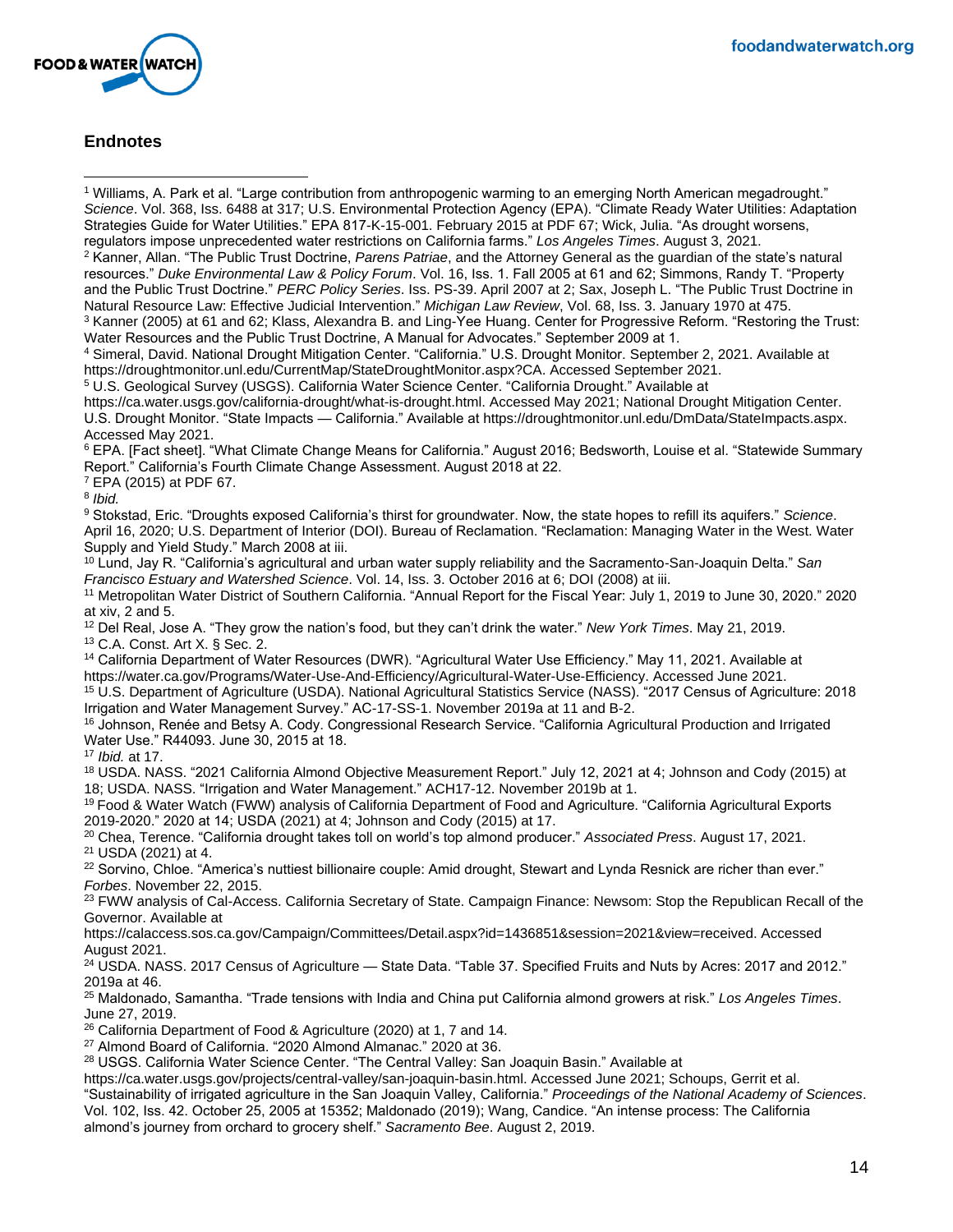

<sup>29</sup> Kasler, Dale. "California almond growers to expand orchards, despite droughts*." Sacramento Bee*. April 16, 2015; USGS (2021).

<sup>30</sup> Johnson, Nathanael. "California's water crisis has put farmers in a race to the bottom." *Grist*. June 3, 2019.

<sup>31</sup> Weiser, Matt. "Can anyone clean up California's selenium-contaminated farm runoff?" *Pacific Standard.* May 9, 2018; Schoups et al. (2005) at 15352 and 15356.

<sup>32</sup> Schoups et al. (2005) at 15352 and 15356.

33 USDA (2021) at 4; DWR. "California's Most Significant Droughts: Comparing Historical and Recent Conditions." January 2020 at i.

<sup>34</sup> Westlands Water District. "Westlands Water District: Detailed District Map." Available at https://wwd.ca.gov/aboutwestlands/maps. Accessed June 2021.

<sup>35</sup> Westlands Water District. "Crop Report 2020." December 21, 2020. Available at https://wwd.ca.gov/crop-report-2020. Accessed June 2021.

36 FWW analysis of District Water Supply. Westlands Water District. November 19, 2020. Available at https://wwd.ca.gov/district-water-supply. Accessed June 2021.

<sup>37</sup> FWW analysis of Westlands Water District; Annual Estimates of the Resident Population for Incorporated Places in California: April 1, 2010 to July 1, 2019. U.S. Census Bureau. Population Division. April 20, 2021. Available at https://www.census.gov/data/tables/time-series/demo/popest/2010s-total-cities-and-towns.html. Accessed May 2021; DWR. State of California. "Fast Facts on the Water Conservation Legislation." 2019.

<sup>38</sup> Boxall, Bettina. "Westlands Water District gets permanent U.S. contract for massive irrigation deliveries*." Los Angeles Times*. February 28, 2020.

<sup>39</sup> Delta Stewardship Council. State of California. "Chapter 3: A More Reliable Water Supply for California." Delta Plan as Amended in 2018. April 26, 2018 at 69 and 72 to 73.

<sup>40</sup> Kasler, Dale and Ryan Sabalow. "California drought enters dangerous territory. What's ahead for fish, farms and cities." *Sacramento Bee*. May 27, 2021; Bonaccorso, Nicole. "Almond farmers in California tear up crops amidst drought." *Weather Channel.* June 4, 2021.

<sup>41</sup> Chea (2021).

<sup>42</sup> Johnson and Cody (2015) at 18.

<sup>43</sup> Zaccaria, Daniele et al. "Assessing the viability of sub-surface drip irrigation for resource-efficient alfalfa production in Central and Southern California." *Water*. Vol. 9, Iss. 837. October 30, 2017 at 1 to 2; Hanson, Blaine. University of California at Davis. "UC Drought Management: Agriculture Irrigation Water Management. Alfalfa." Available at

http://ucmanagedrought.ucdavis.edu/Agriculture/Crop\_Irrigation\_Strategies/Alfalfa/#content. Accessed June 2021. <sup>44</sup> Johnson and Cody (2015) at 18; Hanson (2021).

<sup>45</sup> USDA (November 2019a) at 141; FWW analysis of QuickFacts — California. U.S. Census Bureau. Available at https://www.census.gov/quickfacts/CA. Accessed June 2021; DWR (2019).

<sup>46</sup> USDA. NASS. 2017 Census of Agriculture — State Data. "Table 35. Specified Crops by Acres Harvested: 2017 and 2012." 2019a at California 31 to 32.

<sup>47</sup> California Department of Food and Agriculture (2020) at 3 and 14.

<sup>48</sup> Leithead, Alastair. "California drought: Why farmers are 'exporting water' to China." *BBC News*. February 19, 2014.

<sup>49</sup> Graham, Neal T. et al. "Future changes in the trading of virtual water." *Nature Communications*. Vol. 11, No. 3632 at abstract and 2.

<sup>50</sup> "Saudi land purchases in California and Arizona fuel debate over water rights." *Associated Press*. March 29, 2016.

<sup>51</sup> James, Ian. "Booming demand for hay in Asia, Middle East driving agribusiness in the California desert." *Desert Sun* (CA). September 28, 2017.

<sup>52</sup> *Ibid.*; Markham, Lauren. "Who keeps buying California's scarce water? Saudi Arabia." *Guardian*. March 25, 2019. <sup>53</sup> Markham (2019).

<sup>54</sup> *Ibid.*; *Associated Press* (2016).

<sup>55</sup> *Associated Press* (2016).

<sup>56</sup> James (2017).

<sup>57</sup> *Associated Press* (2016).

58 James (2017); USDA. NASS. 2017 Census of Agriculture — County Data. California. "Table 11. Cattle and Calves — Inventory and Sales. 2017 and 2012." 2019b at 359 to 367.

<sup>59</sup> Kruzman, Diana. "Foreign firms sucking 'virtual' water from America's parched southwest." *Mother Jones*. June 2, 2021. <sup>60</sup> California Department of Food and Agriculture (2020) at 14.

<sup>61</sup> FWW analysis of 2017 Census of Agriculture. USDA. Available at

https://www.nass.usda.gov/Publications/AgCensus/2017/index.php. Accessed May 2021.

 $62$  Mekonnen, Mesfin M. and Arjen Y. Hoekstra. University of Twente, The Netherlands. "A global assessment of the water footprint of farm animals." *Ecosystems*. Vol. 15. 2012 at 406 and 408; FWW analysis of 2017 Census of Agriculture; U.S. Census Bureau (April 2021); DWR (2019).

63 EPA. Water quality assessment and TMDL information, national summary tables and charts. Available at https://ofmpub.epa.gov/ waters10/attains\_index.home. Accessed February 2018.

64 Pew Environment Group. [Fact sheet]. "Animal Agriculture and the Clean Water Act." December 1, 2010 at 1 to 2.

<sup>65</sup> FWW. "Factory Farm Nation: 2015 Edition." 2015 at 21.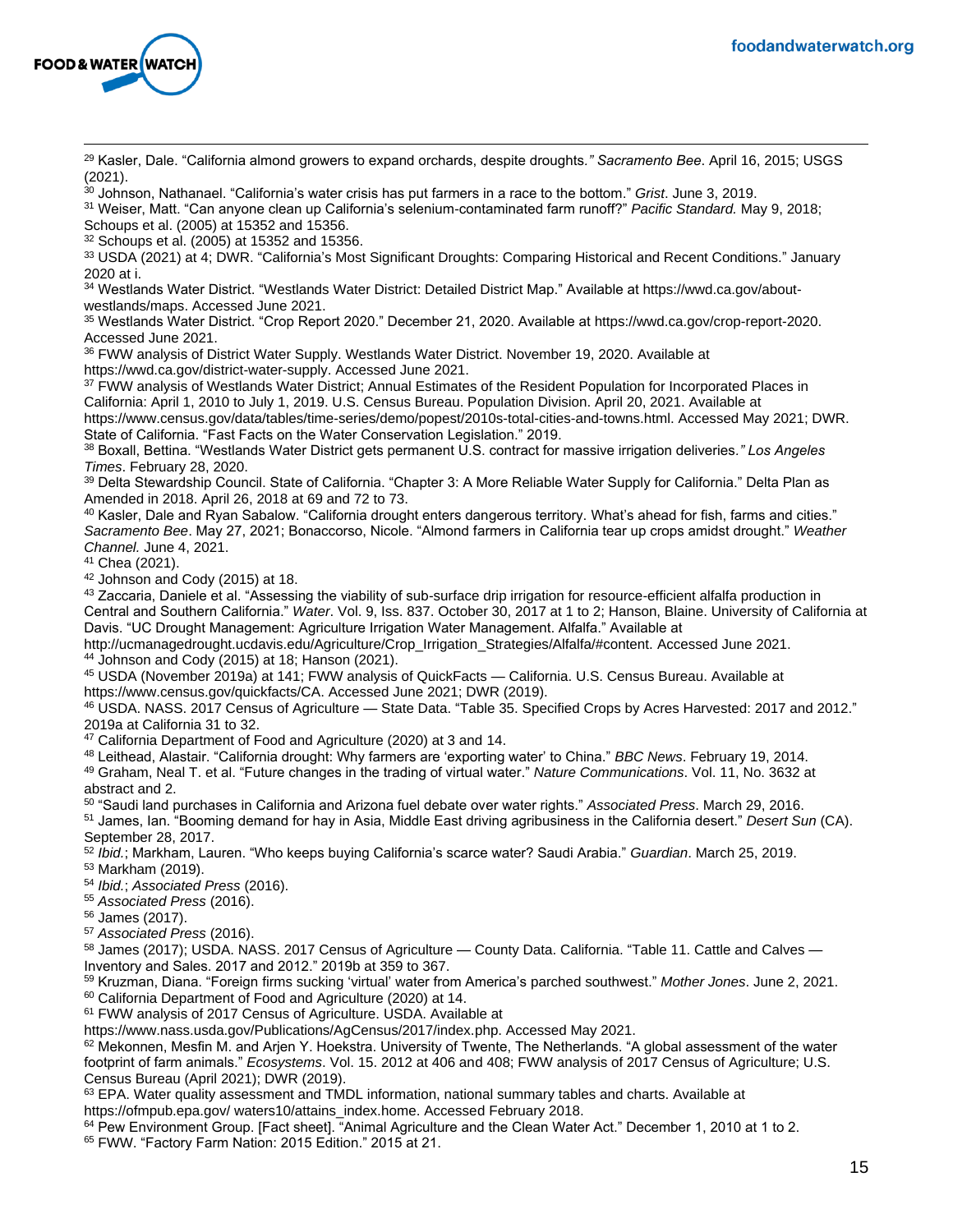

<sup>66</sup> Healy, Jack. "Rural America's own private Flint: Polluted water too dangerous to drink." *New York Times*. November 3, 2018.

<sup>67</sup> USDA (2019b) at 359 to 367.

68 Escriva-Bou, Alvar and Rich Pauloo. "PPIC Forecast of Dry Domestic Wells in the Central Valley, 2021 and 2022." Public Policy Institute of California. June 2021. Available at https://www.ppic.org/data-set/ppic-forecast-of-dry-domestic-wells-in-thecentral-valley-2021-and-2022.

69 Gerber, P. J. et al. "Tackling Climate Change Through Livestock: A Global Assessment of Emissions and Mitigation Opportunities." Rome: Food and Agriculture Organization of the United Nations. 2013 at xii and 20; EPA. "Greenhouse Gas Emissions: Overview of Greenhouse Gases." Available at https://www.epa.gov/ghgemissions/overview-greenhouse-gases and on file at FWW. Accessed February 2017.

<sup>70</sup> Arora, Priya. "Where's the water? Drought threatens California's lifeline." *New York Tim*es. May 20, 2021; FWW analysis of WellSTAR, Well Injection Data (BQ), 2018 — March 2021. California Department of Conservation. CalGEM. Available at https://wellstar-public.conservation.ca.gov/General/PublicDownloads/Index. Accessed May 2021. FWW calculated water injected into California wells from 2018 through March 2021 using any water source and domestic water systems (source code 03). Water volume converted from barrels to gallons.

<sup>71</sup> FWW analysis of WellSTAR.

<sup>72</sup> FWW analysis of WellSTAR; Fédération Internationale de Natation (FINA). "Part X: FINA Facilities Rules 2017-2021." September 22, 2017 at 7 to 8. Calculation: 3,017,856,156 gallons of freshwater injected by oil and gas operations (2018 to March 2021) / 660,430 gallons of water per Olympic pool = 4,569.5 Olympic pools. (2,500 m<sup>3</sup> = 660,430 gallons). <sup>73</sup> FWW analysis of WellSTAR; EPA. "Showerheads." September 25, 2020. Available at

https://www.epa.gov/watersense/showerheads. Calculation: 3,017,856,156 gallons of freshwater injected by oil and gas operations (2018 to March 2021) / 25 gallons per ten-minute shower = 120,714,246 ten-minute showers. <sup>74</sup> DWR (2019) at 1.

<sup>75</sup> FWW analysis of WellSTAR; U.S. Census Bureau (April 2021). Calculation example: 3,017,856,156 gallons of freshwater injected by oil and gas operations (2018 to March 2021) / water recommendation (55 gallons/day/person) / 141,029 population of Pasadena = 389 days.

<sup>76</sup> Kundzewicz, Z. W. et al.(2007). "Freshwater resources and their management." Climate Change 2007: Impacts, Adaptation and Vulnerability. Contribution of Working Group II to the Fourth Assessment Report of the Intergovernmental Panel on Climate Change. Cambridge University Press, Cambridge, U.K. at 175, 176, 178, and 185; Pacific Institute and United Nations Global Compact. "Climate Change and the Global Water Crisis: What Businesses Need to Know and Do." May 2009 at 2; Emelko, Monica B. et al. "Implications of land disturbance on drinking water treatability in a changing climate: Demonstrating the need for 'source water supply and protection' strategies." *Water Research*. Vol. 45, Iss. 2. January 2011 at 463 to 467. <sup>77</sup> Sommer, Lauren. "How much drinking water has California lost to oil industry waste? No one knows." *KQED Science.* August 3, 2017.

 $78$  Adgate, John L. et al. "Potential public health hazards, exposures and health effects from unconventional natural gas development." *Environmental Science & Technology*. Vol. 48, Iss. 15. 2014 at 8313.

<sup>79</sup> Lustgarten, Abrahm. "Injection wells: The poison beneath us." *ProPublica*. June 21, 2012; Keranen, K. M. et al. "Sharp increase in central Oklahoma seismicity since 2008 induced by massive wastewater injection." *Science*. July 3, 2014 at 1 and 2.

80 Feinstein, Laura et al. Pacific Institute and Environmental Justice Coalition for Water. "Drought and Equity in California." January 2017 at 1; Cagle, Susie. "'Lost communities': thousands of wells in rural California may run dry." *Guardian*. February 28, 2020; Ehlers, Rachel. Legislative Analyst's Office. "What Can We Learn From How the State Responded to the Last Major Drought." May 2021 at 9.

81 FWW analysis of CalGEM well data. "Department of Conservation, Geologic Energy Management Division — Oil and Gas Wells Table, California." Available at

https://gis.conservation.ca.gov/portal/home/item.html?id=0d30c4d9ac8f4f84a53a145e7d68eb6b. Accessed June 2021. Central Valley defined as Fresno, Kern, Kings, Madera, Mariposa, Merced, San Joaquin, Stanislaus, Tulare and Tuolumne counties. Oil and gas wells include the following well types: air injection (AI), dry gas (DG), gas (GAS), liquid gas (LG), oil and gas (OG), cyclic steam (SC), steam flood (SF) and water flood (WF).

 $82$  FWW. [Press release]. "Drilling California dry: An analysis of oil and gas water usage since Newsom was elected." July 2021.

83 California Department of Public Health. Food and Drug Branch. "Bottled and Vended Water Program Report." February 2020 at 1 and 2.

<sup>84</sup> Fortin, Jacey. "Facing droughts, California challenges Nestlé over water use." *New York Times.* April 29, 2021; Yap, Angela. "Nestle's Arrowhead Water Bottling in Hot Water." *Mountain News* (CA). May 5, 2021. <sup>85</sup> *Ibid*.

<sup>86</sup> *Ibid.*; Perkins, Tom. "The fight to stop Nestlé from taking America's water to sell in plastic bottles." *Guardian*. October 29, 2019.

87 Blue Triton. [Press release]. "Our response to the State Water Resources Control Board Staff recommendation regarding our operations in Strawberry Canyon." April 23, 2021. Available at https://www.nestle-watersna.com/media/our-responsestate-water-resources-control-board-recommendation.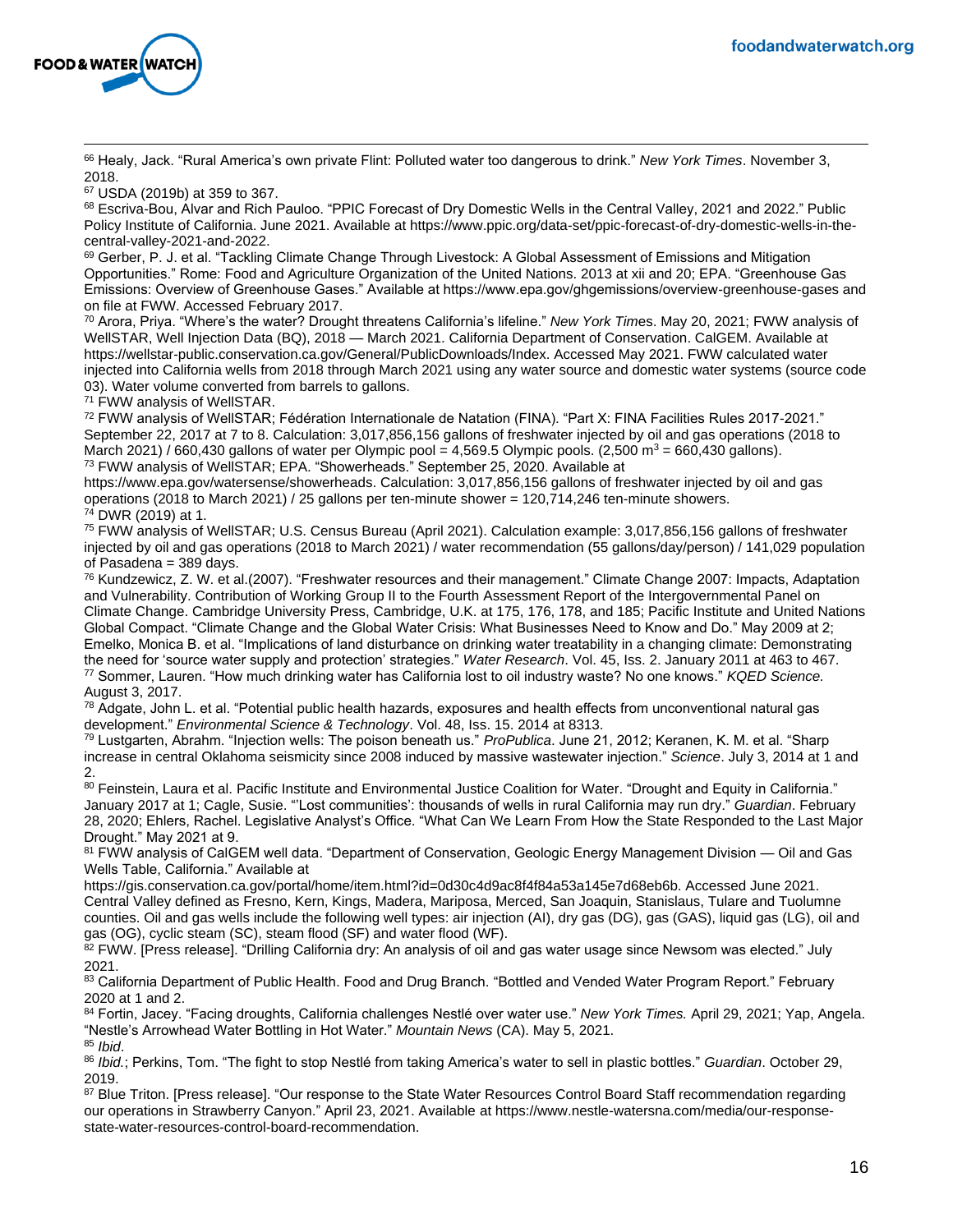

88 California Water Boards. "The Water Rights Process." August 2020. Available at

https://www.waterboards.ca.gov/waterrights/board\_info/water\_rights\_process.html. Accessed July 2021.

89 Kruzman (2021); Grafton, R. Quentin et al. The Australian National University, Crawford School of Economics and Government. "Water Markets: Australia's Murray-Darling Basin and the U.S. Southwest." Working Paper 15797. March 2010 at 4; Gisser, Micha. "Water markets and the prior appropriation doctrine." *Journal of Contemporary Water Research and Education*. Vol. 121, Iss. 1. 2002 at 24; Burness, H. Stuart and James P. Quirk. "Appropriative water rights and the efficient allocation of resources." *The American Economic Review*. Vol. 69, No. 1. March 1979 at 25.

90 C.A. Const. Art X. § Sec. 2; California State Water Resources Control Board (SWRCB). "Water Rights: Frequently Asked Questions." March 8, 2021. Available at: https://www.waterboards.ca.gov/waterrights/board\_info/faqs.html. Accessed July 2021.

<sup>91</sup> Plachta, Ari. "Many California farmers have water cut off, but a lucky few are immune to drought rules." *Los Angeles Times.* August 29, 2021; Sawyers, Gary W. "A Primer on California Water Rights." University of California at Davis. 2007 at 11. 92 California Water Boards (2020).

93 SWRCB (March 2021).

<sup>94</sup> Cagle, Susie. "Everything you need to know about California's historic water law." *Guardian*. February 27, 2020; Stokstad (2020); Dobbins, Kristin et al. UC Davis Center for Environmental Policy and Behavior. "SGMA and the Human Right to Water: To what extent do submitted Groundwater Sustainability Plans address drinking water uses and users." July 2020 at 2. 95 SWRCB. "Notice of Availability of Draft Emergency Curtailment and Reporting Regulation for the Sacramento — San Joaquin Delta (Delta) Watershed for Public Review and Comment and Notice of Water Unavailability for Senior Water Right Claims in the Delta Watershed." July 23, 2021; Wick (2021).

<sup>96</sup> Wick (2021).

97 Nelson, K. S. and E. K. Burchfield. "Effects of the structured of water rights on agricultural production during drought: A spatiotemporal analysis of California's Central Valley." *Water Resources Research*. Vol. 53, Iss. 10. September 2017 at 8293. 98 Wick (2021).

<sup>99</sup> Skelton, George. "Capital Journal: In California, rights to water exceed the supply." *Los Angeles Times*. April 12, 2015; Grantham, Theodore E. and Joshua H. Viers. "100 years of California's water rights system: patterns, trends and uncertainties." *Environmental Research Letters.* Vol. 9, No. 8. August 19, 2014 at 2 and 6 to 7; Craddock, Ted. DWR. "2021 State Water Project Allocation Decrease – 5 Percent." Notice to State Water Project Contractors. March 23, 2021. 100 Donohew, Zachary. Bren School of Environmental Science and Management, University of California, Santa Barbara.

"Property rights and western United States water markets." *Australian Journal of Agricultural and Resource Economics*. Vol. 53, Iss.1. 2009 at 87.

<sup>101</sup> Lund (2016) at 8 to 9; Stokstad (2020).

102 Grantham and Viers (2014) at abstract and 2.

<sup>103</sup> SWRCB (March 2021).

<sup>104</sup> Lund (2016) at 4 and 8.

<sup>105</sup> *Ibid.* at 8 to 9.

<sup>106</sup> Gray, Brian et al. Public Policy Institute of California. "Allocating California's Water: Directions for Reform." November 2015 at 4, 13 and 14.

<sup>107</sup> Stokstad (2020); Cagle (February 27, 2020).

<sup>108</sup> Stokstad (2020).

<sup>109</sup> Bernacchi, Leigh A. et al. "A glass half empty: Limited voices, limited groundwater security for California." *Science of the Total Environment*. Vol. 738. May 2020 at 2.

<sup>110</sup> Stokstad (2020).

<sup>111</sup> SWRCB. "Water Words Glossary and Definitions — G." February 7, 2018 at PDF 2.

<sup>112</sup> Cagle (February 27, 2020).

 $113$  Bernacchi et al. (2020) at 3.

<sup>114</sup> Stokstad (2020).

<sup>115</sup> Lubell, Mark et al. "Sustainable groundwater management in California: A grand experiment in environmental governance." *Society & Natural Resources*. Vol. 33, No. 12. December 8, 2020 at 1457 and 1461.

<sup>116</sup> Dobbins et al. (2020) at 4.

<sup>117</sup> Cagle (February 28, 2020).

 $118$  Dobbins et al. (2020) at 1; California Water Code § 106.3 (2013).

 $119$  Dobbins et al. (2020) at 2.

<sup>120</sup> Baker, Mike. "Amid historic drought, a new water war in the west." *New York Times*. June 1, 2021; Grantham and Viers (2014) at 2 and 6 to 7; Cagle (February 28, 2020).

<sup>121</sup> California Water Code § 106.3 (2013).

<sup>122</sup> SWRCB. California Environmental Protection Agency. "2021 Drinking Water Needs Assessment: Informing the 2021-22 Safe & Affordable Drinking Water Fund Expenditure Plan." April 2021 at 19; SWRCB. "Small Water Systems and Rural Communities Drought and Water Shortage Contingency Planning and Risk Assessment: Part 2 — Drought and Water Shortage Vulnerability Assessment and Risk Scoring." Report Pursuant to Section 10609.42 of the California Water Code. March 2021 at II.